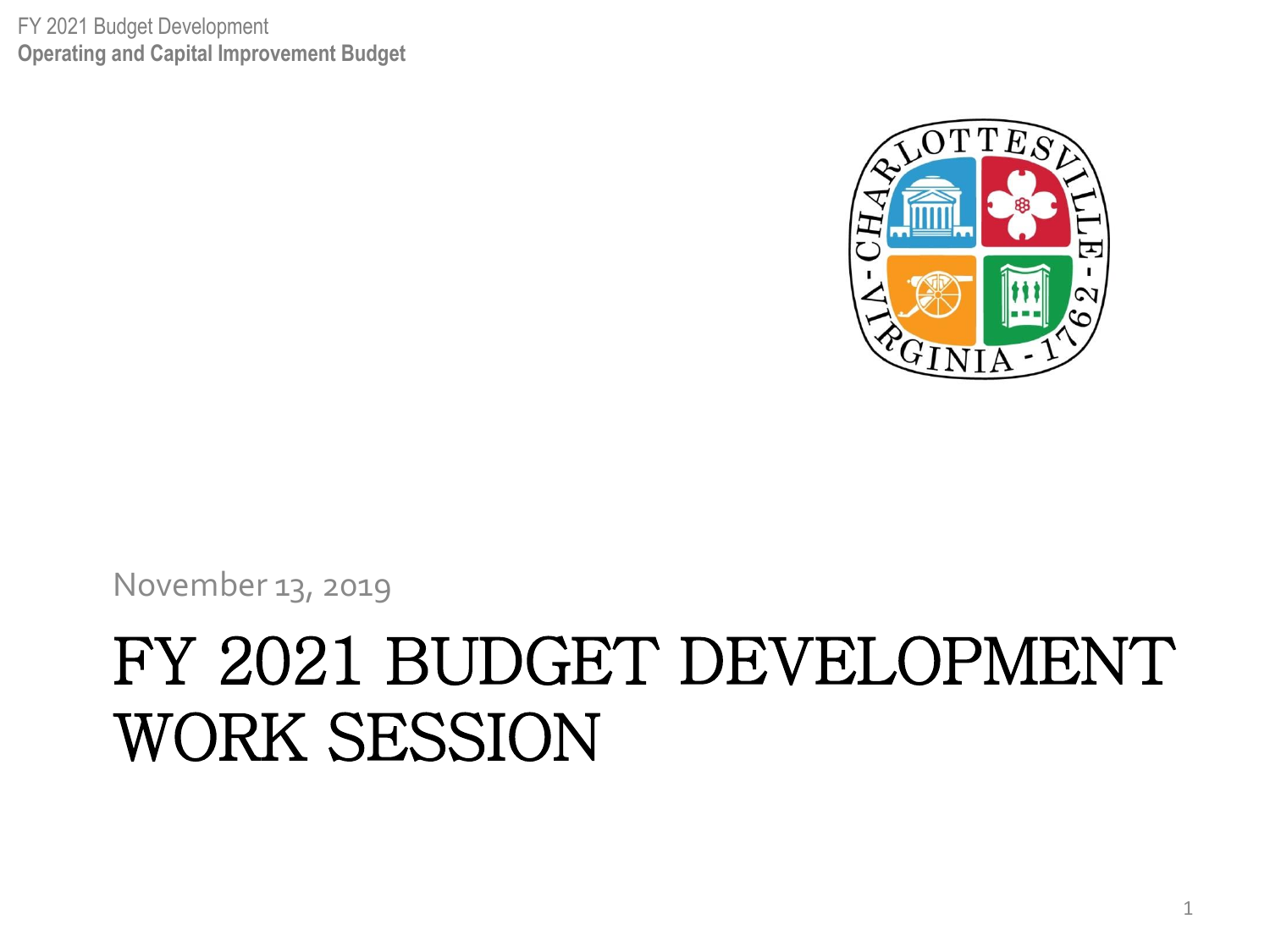### Agenda

- 1. FY 2021 Budget Process Update
- 2. Review of Long Term Financial Policies
- 3. FY 21 25 Capital Improvement Program Overview
- 4. Affordability
- 5. Other Considerations
- 6. Discussion

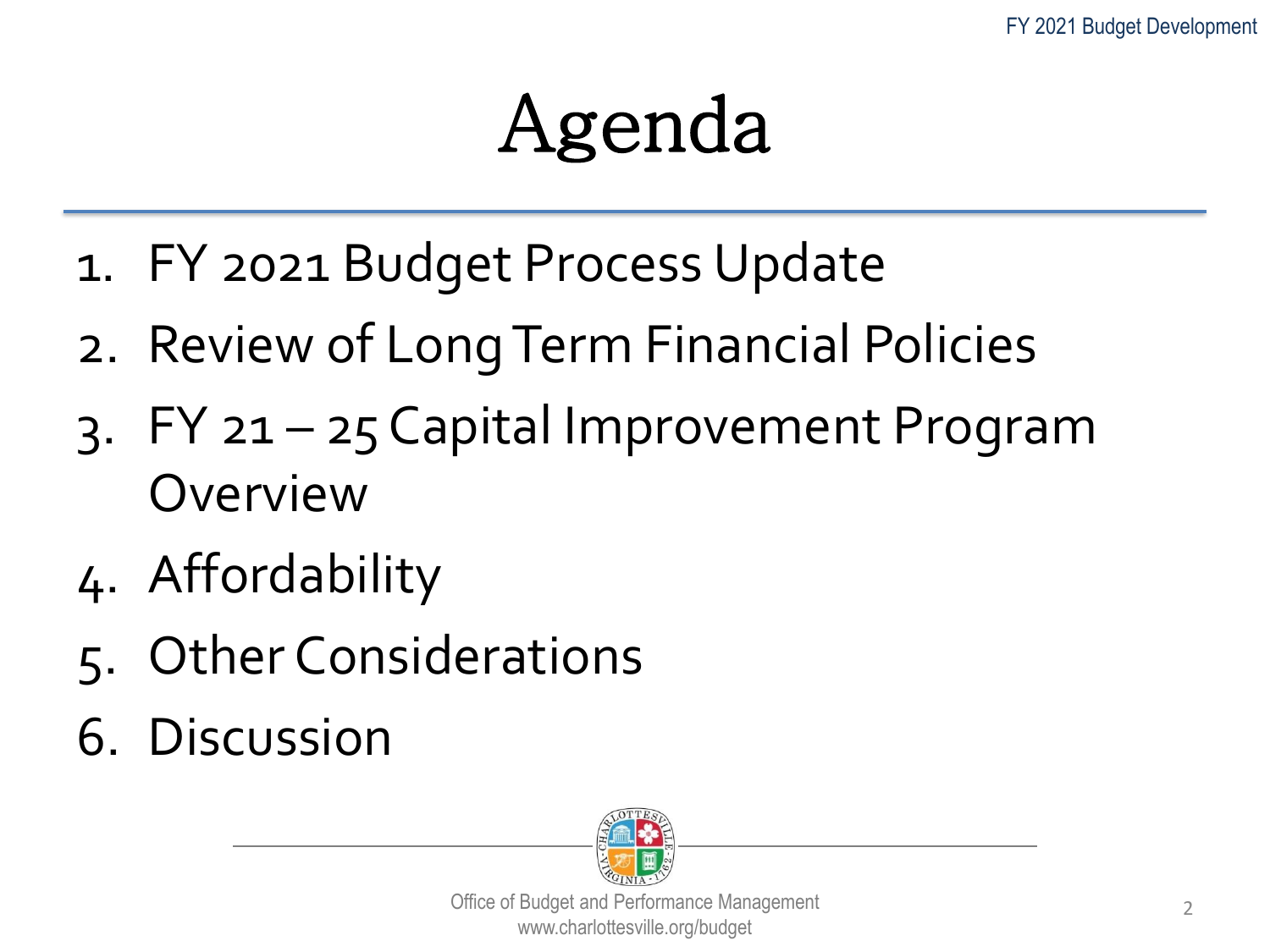### Budget Process Update Key Dates

- **November 26 –** Presentation of CIP to Planning Commission – Worksession
- **December 10** Planning Commission CIP Public Hearing
- **March 2** Proposed City and School Operating and Capital Budget Formally Presented to Council
- **March 16** First Budget and Tax Rate Public Hearings
- **April 6** Second Budget Public Hearing/Budget Approval First Reading/Tax Levy Approval First Reading
- **April 14**  Budget and Tax Levy Approval Second Reading

*[Link to detailed calendar](http://www.charlottesville.org/home/showdocument?id=59603)*

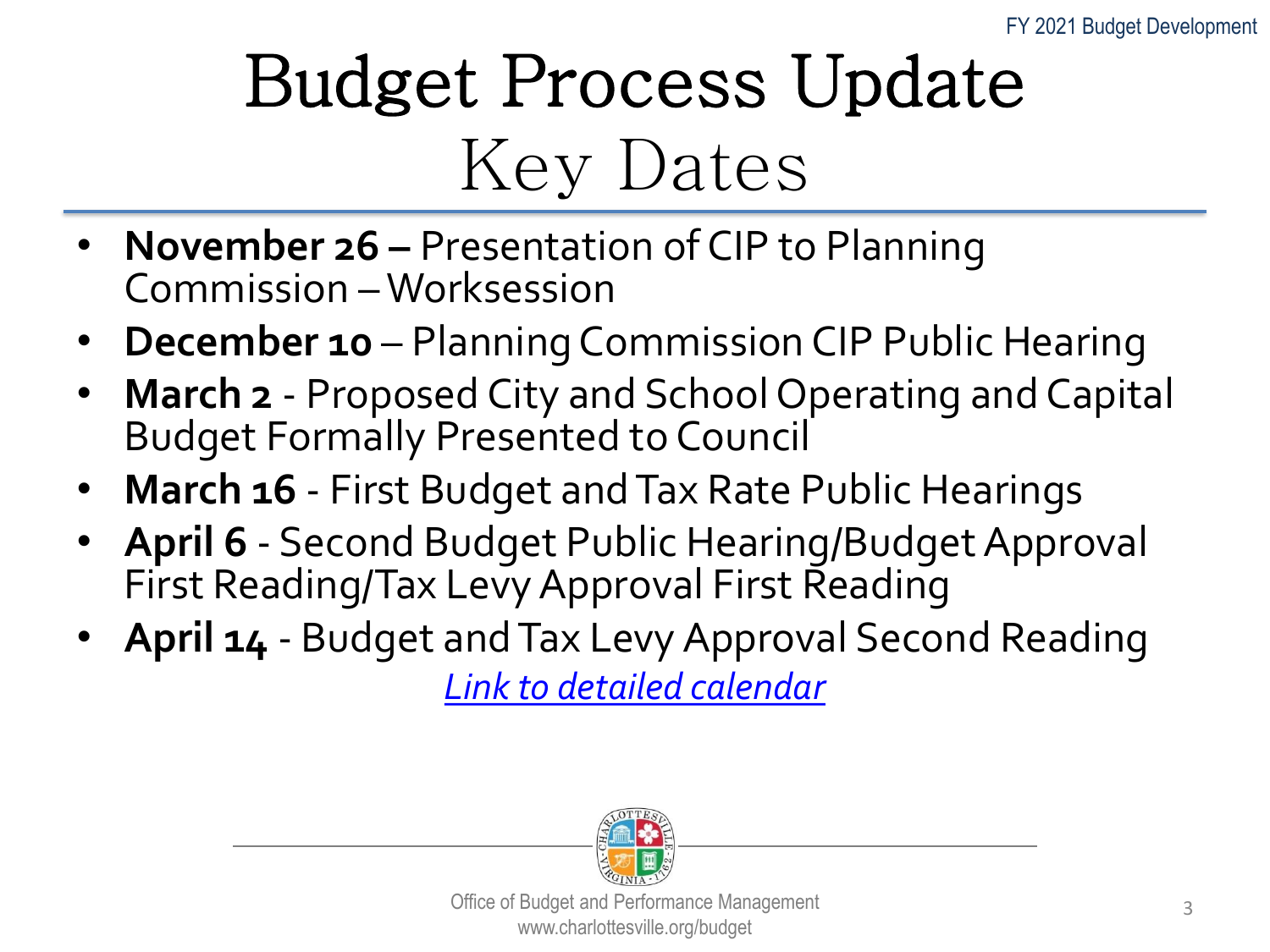### Budget Process Update Scheduled Work Sessions

| <b>Dec 11</b>                  | <b>Budget Work Session (Budget Development)</b>                                                                                                                                 |
|--------------------------------|---------------------------------------------------------------------------------------------------------------------------------------------------------------------------------|
| <b>Jan</b>                     | Council Retreat (Date TBD)                                                                                                                                                      |
| $\mathbf{r}$ . L. $\mathbf{r}$ | $\mathsf{D}_{\text{ref}}$ and $\mathsf{M}_{\text{ref}}$ and $\mathsf{M}_{\text{ref}}$ and $\mathsf{D}_{\text{ref}}$ and $\mathsf{D}_{\text{ref}}$ and $\mathsf{M}_{\text{ref}}$ |

- **Feb 6** Budget Worksession (Budget Development)
- Mar 5 Budget Worksession #1 (Revenue & Expenditures)
- **Mar 12** Budget Worksession #2 (CIP)
- **Mar 25** Community Budget Forum
- **Mar 26** Budget Worksession #3 (Outside Agencies)
- **Apr 9** Budget Worksession #4 (Budget Wrap Up)

*[Link to detailed calendar](http://www.charlottesville.org/home/showdocument?id=59603)*

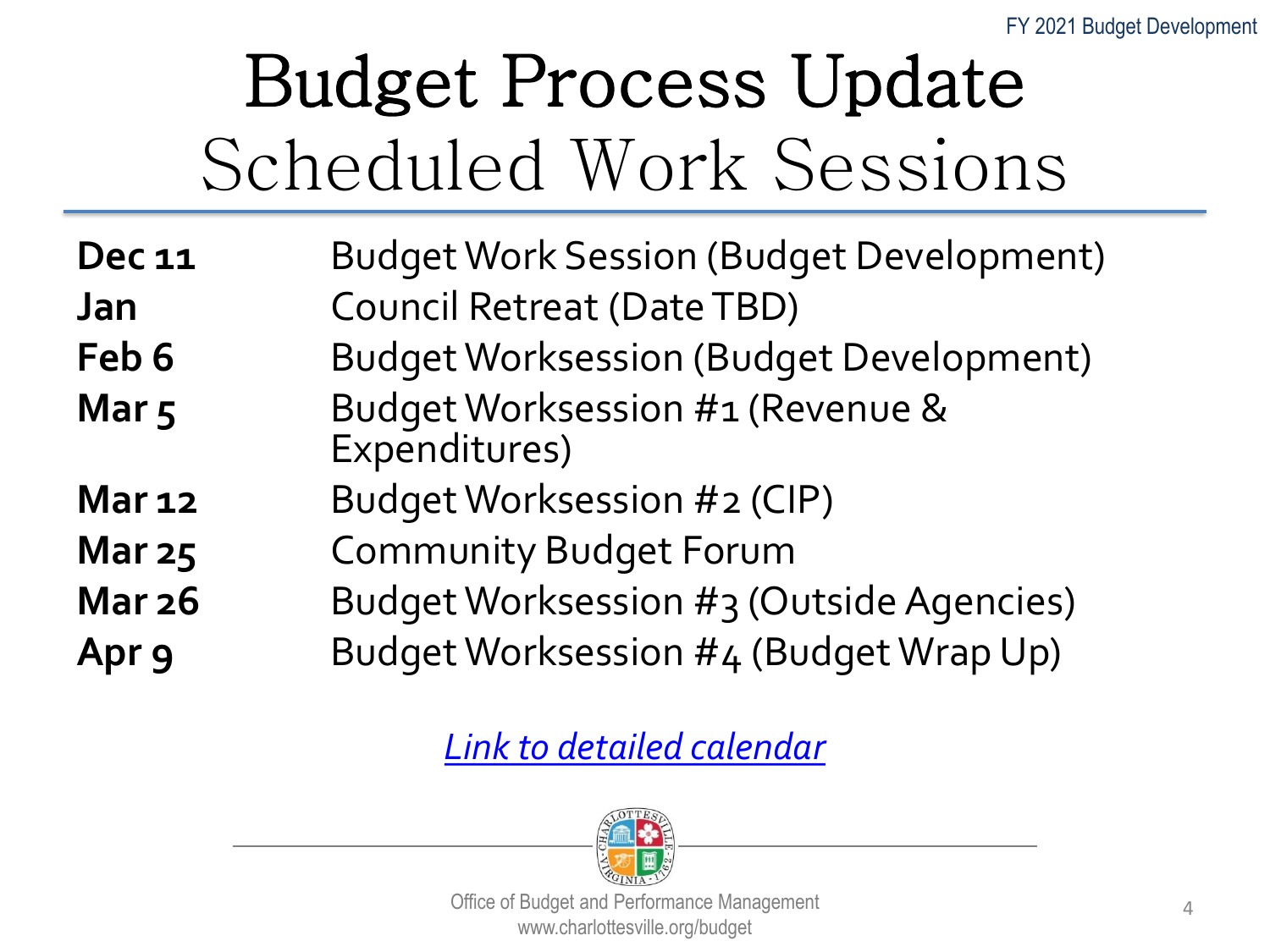## Long Term Financial Policies

- 1. Maintain a minimum General Fund balance of at least 14% of General Fund budget.
- 2. Maintain a minimum Downturn Reserve Fund balance of no less than 3% of General Fund budget.
- 3. Maintain sufficient working capital in the utilities funds (Water, Wastewater and Gas).
- 4. Stabilize all non-general funds by ensuring they have a positive fund balance.
- 5. Debt service as a percentage of the general fund total expenditure budget has a ceiling of 10%, with a target of 9%.
- 6. Transfer 1-cent of the meals tax revenue to the Debt Service Fund to be used for debt service.

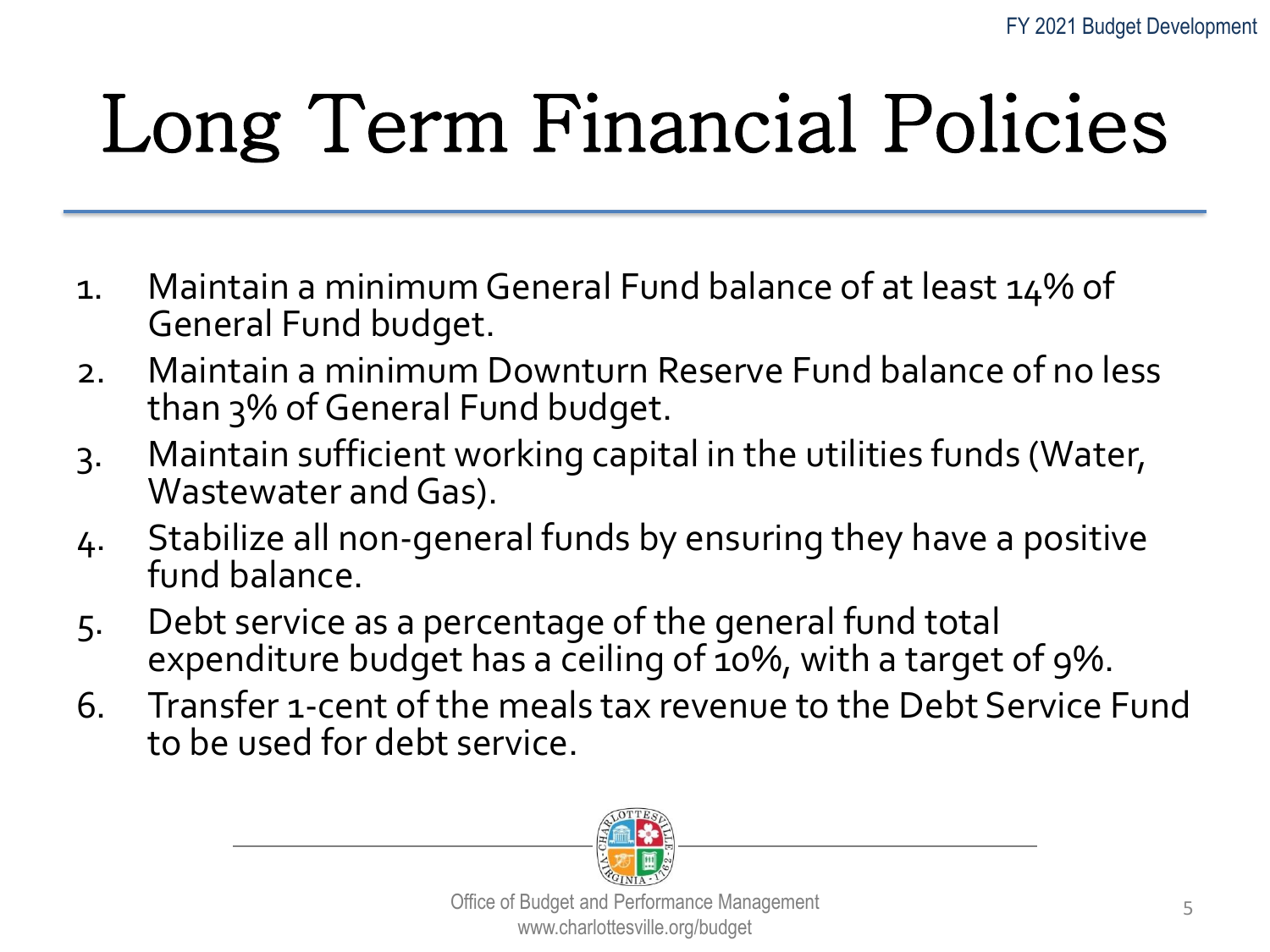FY 2021 Budget Development

#### FY 2021 Budget Development Worksession

## FY 21 – 25 Capital Improvement Plan (CIP) Overview

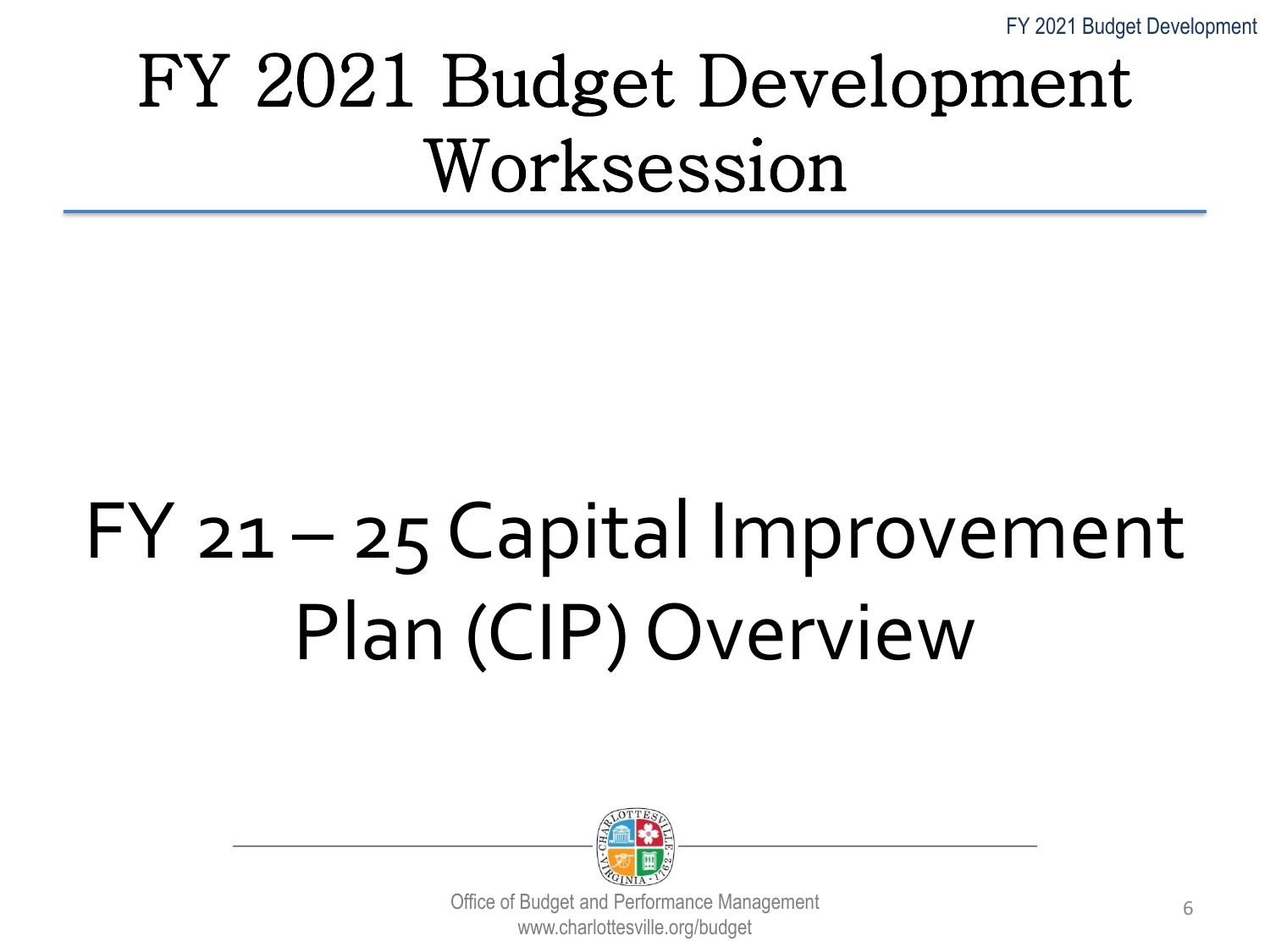## FY 21–25 Draft Proposed CIP

#### **Summary**

- \$35.8M in FY 2021
- \$127.9M over 5 year period

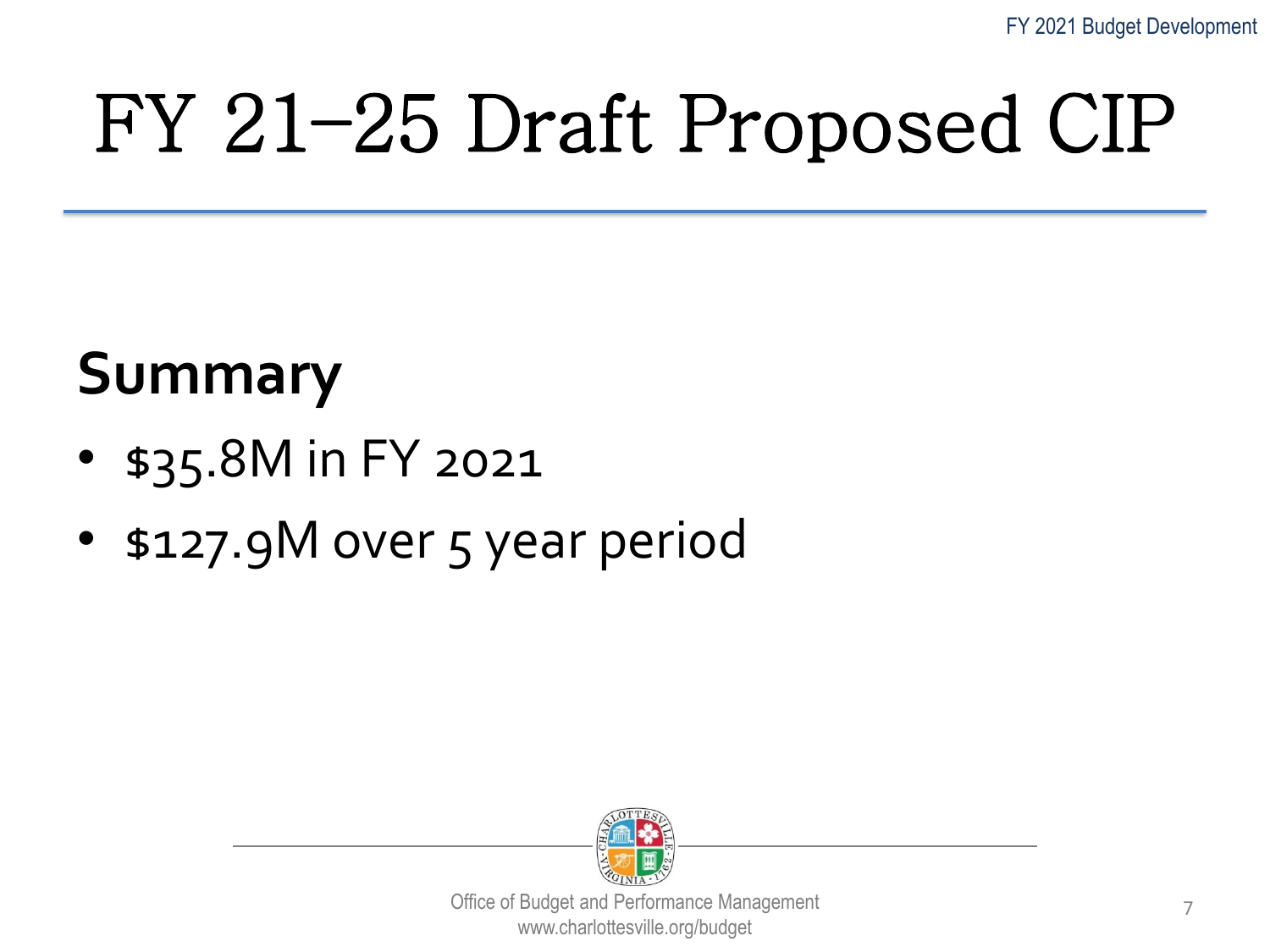## Schools Projects

\$18.32M in Schools Project Funding over 5 year period including:

- \$6.25M CCS Priority Improvements
- \$6.0M Schools Lump Sum
- \$3.75M Schools HVAC Replacement
- \$1.32M CHS Roof Replacement
- \$1.0M Small Capital Improvements Program

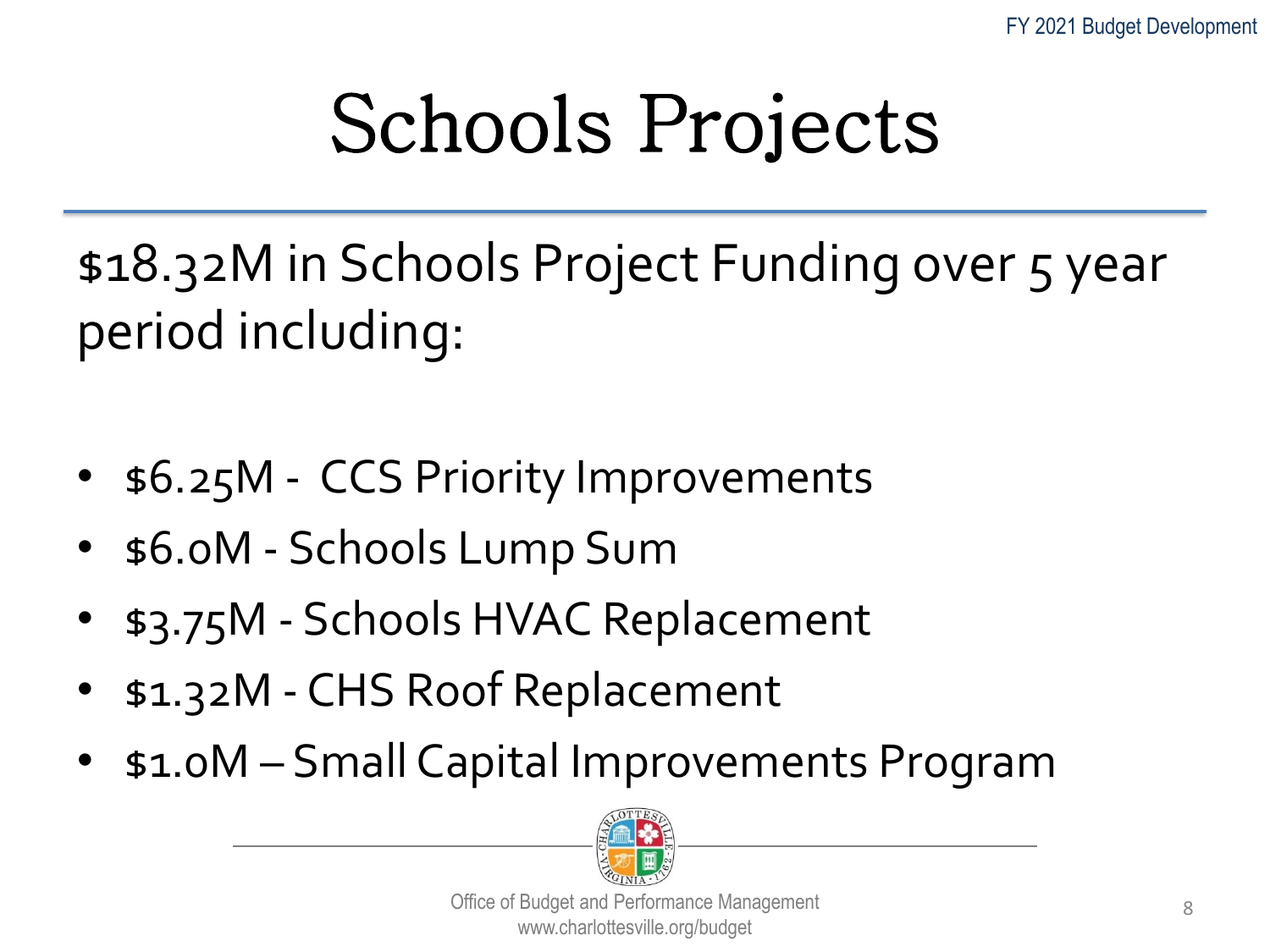## City Facilities

\$11.4M in City Facility Funding over 5 year period including:

- \$5.72M City Facilities Lump Sum
- \$1.25M City Facility HVAC Replacement
- \$375,000 City and School Solar Program
- \$150,000 Energy Performance Audit
- \$1.5M Smith Aquatic Center Air Quality
- \$2.6M Downtown Mall TARA

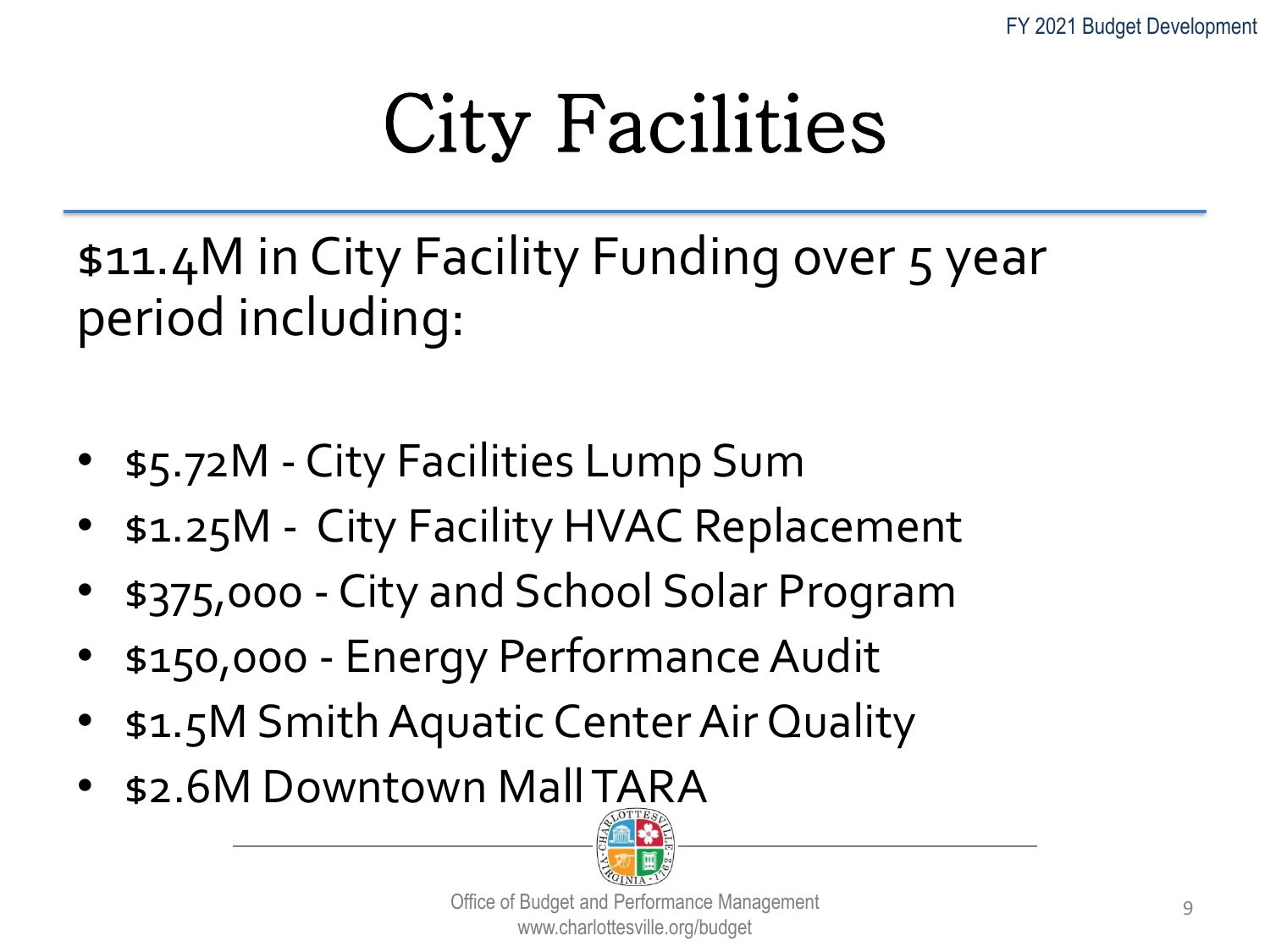## Public Safety

\$10.46M in Public Safety Funding over 5 year period including:

- \$6.36M -General District Court Facility
- \$2.52M Replacement Fire Apparatus
- \$1.56M Mobile Data Terminals and Portable Radios

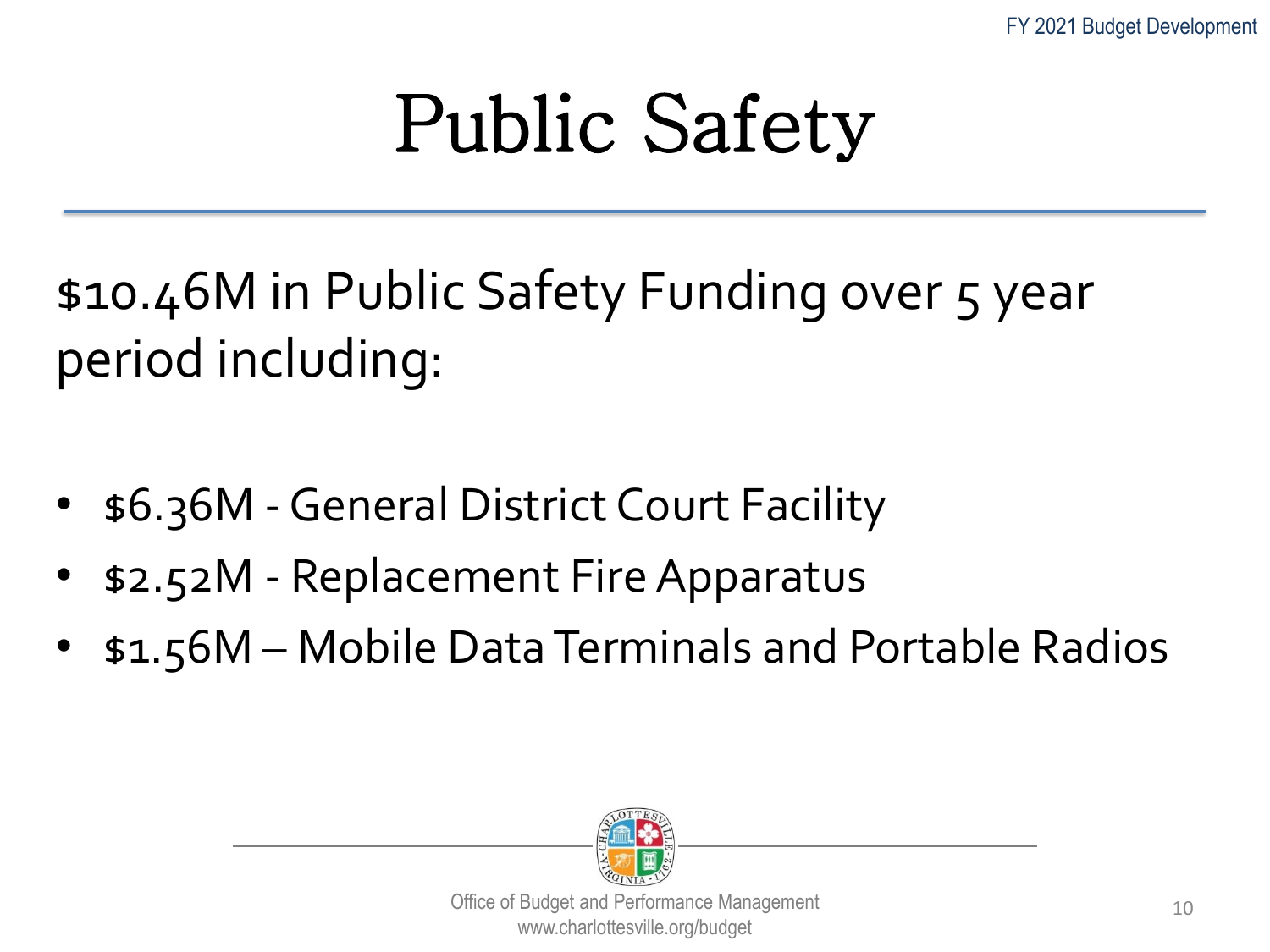## Transportation and Access

\$50.32M in Transportation and Access Funding over 5 year period including:

- $$8.0M$  West Main Streetscape Improvements
- \$10.0M future Parking Structure
- \$7.0M Street Milling and Paving
- \$7.5M Belmont Bridge (local share)
- \$4.0M New Sidewalks, Sidewalk Repair and ADA Upgrades
- \$3.29M Traffic signal Infrastructure Replacement

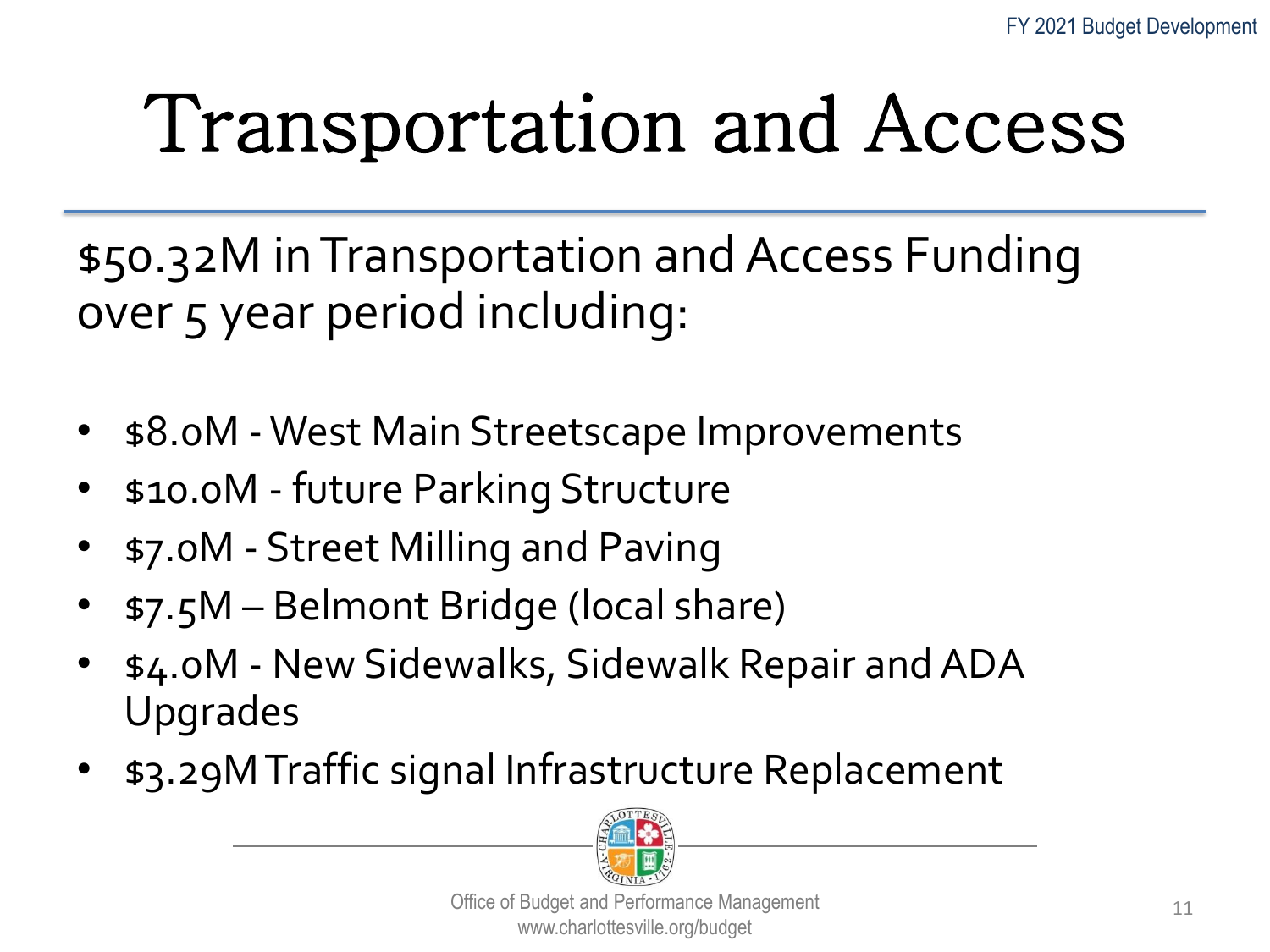## Parks and Recreation

\$3.23M in Parks and Recreation Capital Funding over 5 year period including:

- \$625,000 Parkland and Trails Acquisition and Development
- \$625,000 Downtown Mall Infrastructure Repairs
- \$560,000 Parks and School Playground Renovations
- \$375,000 -Tree Plantings
- \$800,000 Parks and Recreation Lump Sum

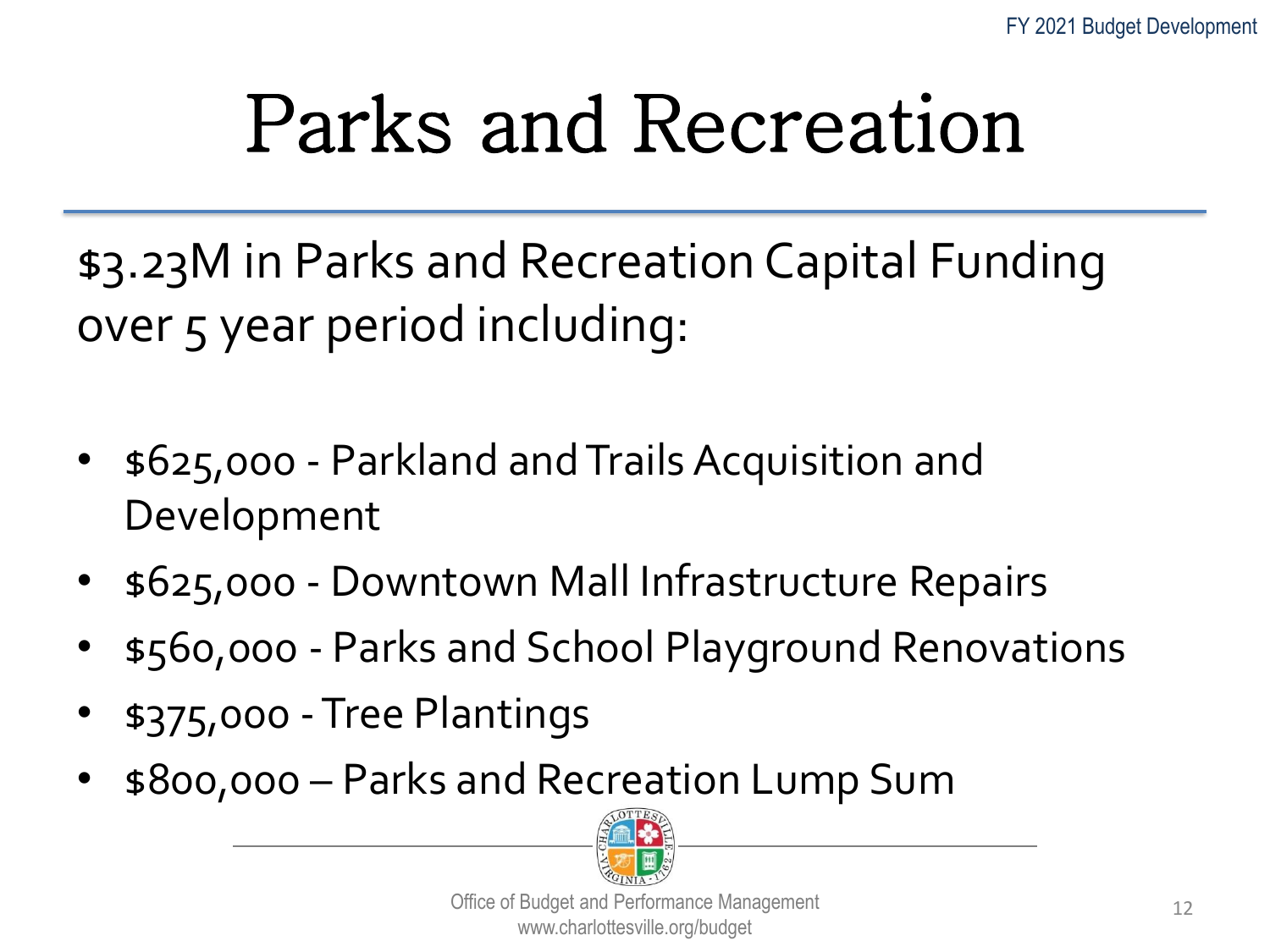## Other Capital Projects

\$3.0M in Other Capital Project Funding over 5 year period including:

- \$1.25M Citywide Information Technology Strategic Infrastructure
- \$625,000 Home Energy Conservation Grant Program
- \$750,000 Economic Development Strategic Initiatives
- \$200,000 Citywide Fee Study

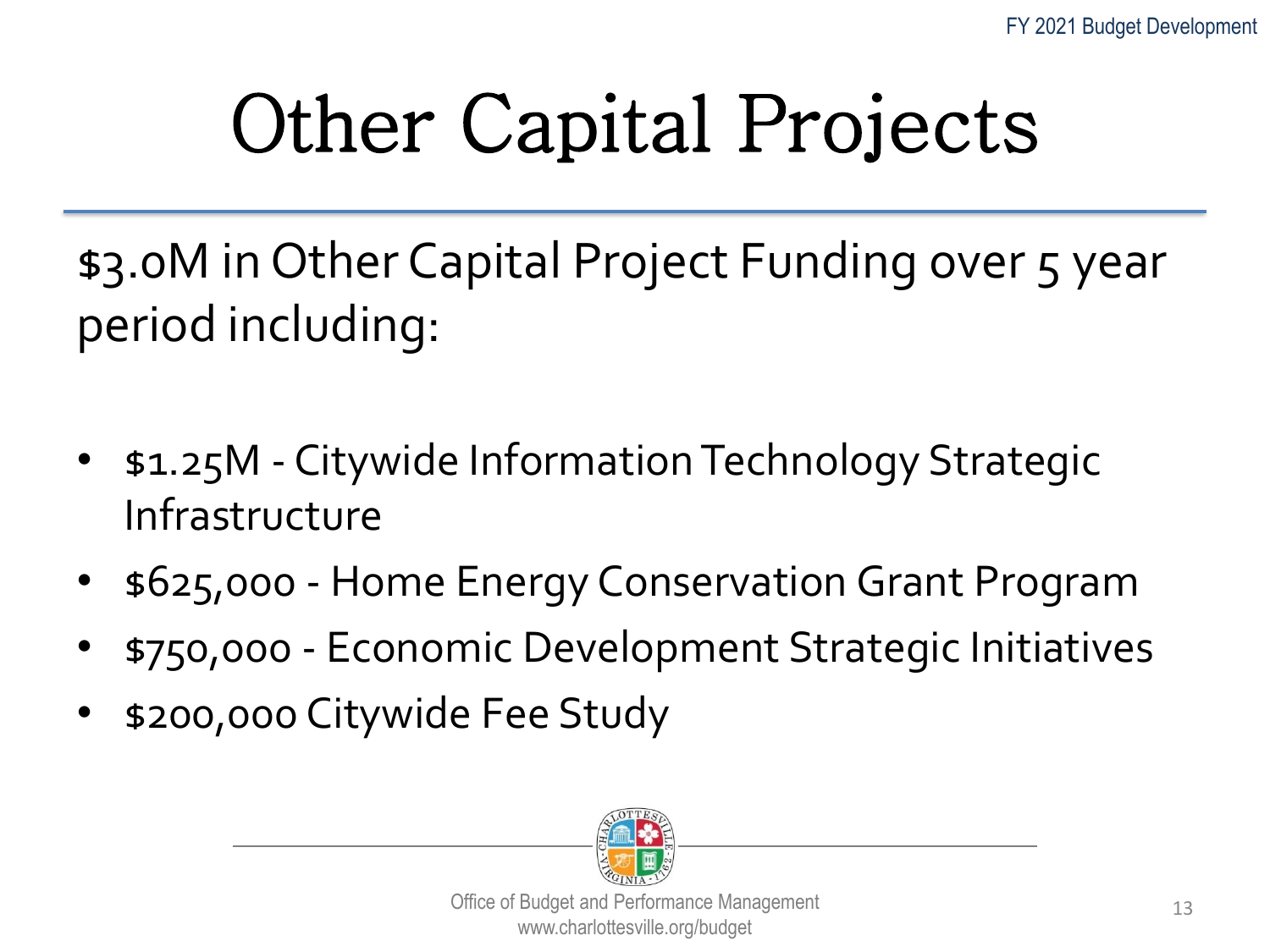## Affordable Housing

\$31.19M in Affordable Housing Funding over 5 year period:

- \$12.0M Public Housing Redevelopment
- \$4.50M Friendship Court Infrastructure Improvements
- \$394,841 Friendship Court Redevelopment Phase I
- \$6.5M Friendship Court Redevelopment Phase II and III
- \$4.5M Supplemental Rental Assistance
- \$2.5M Housing Rehabilitation
- \$800,000 Charlottesville Affordable Housing Fund

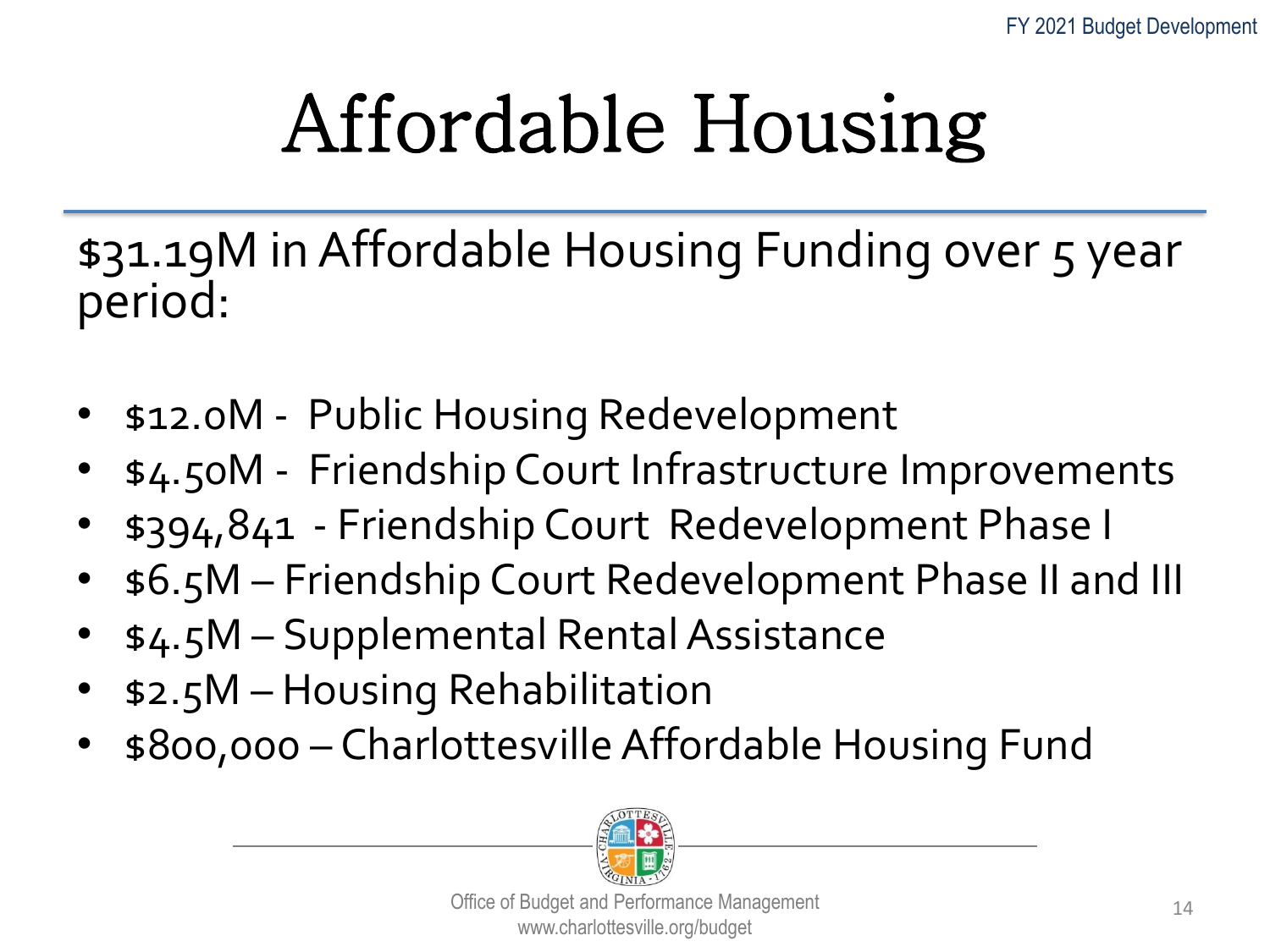## Future Funding Requests

- Schools Reconfiguration
- New Hill
- West Main
- Affordable Housing
- McIntire Park
- Tonsler Park

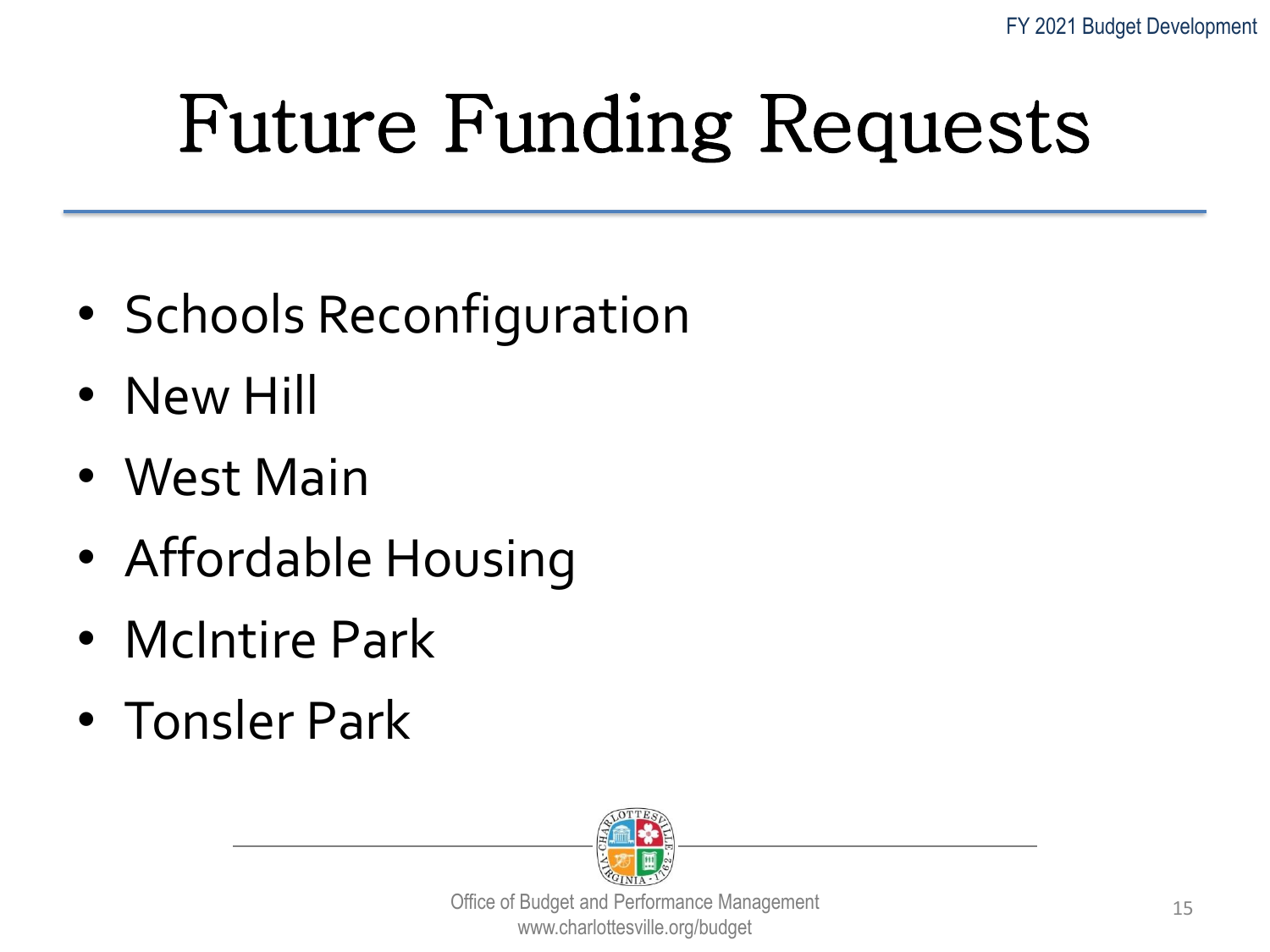#### FY 2021 Budget Development Worksession

## Affordability

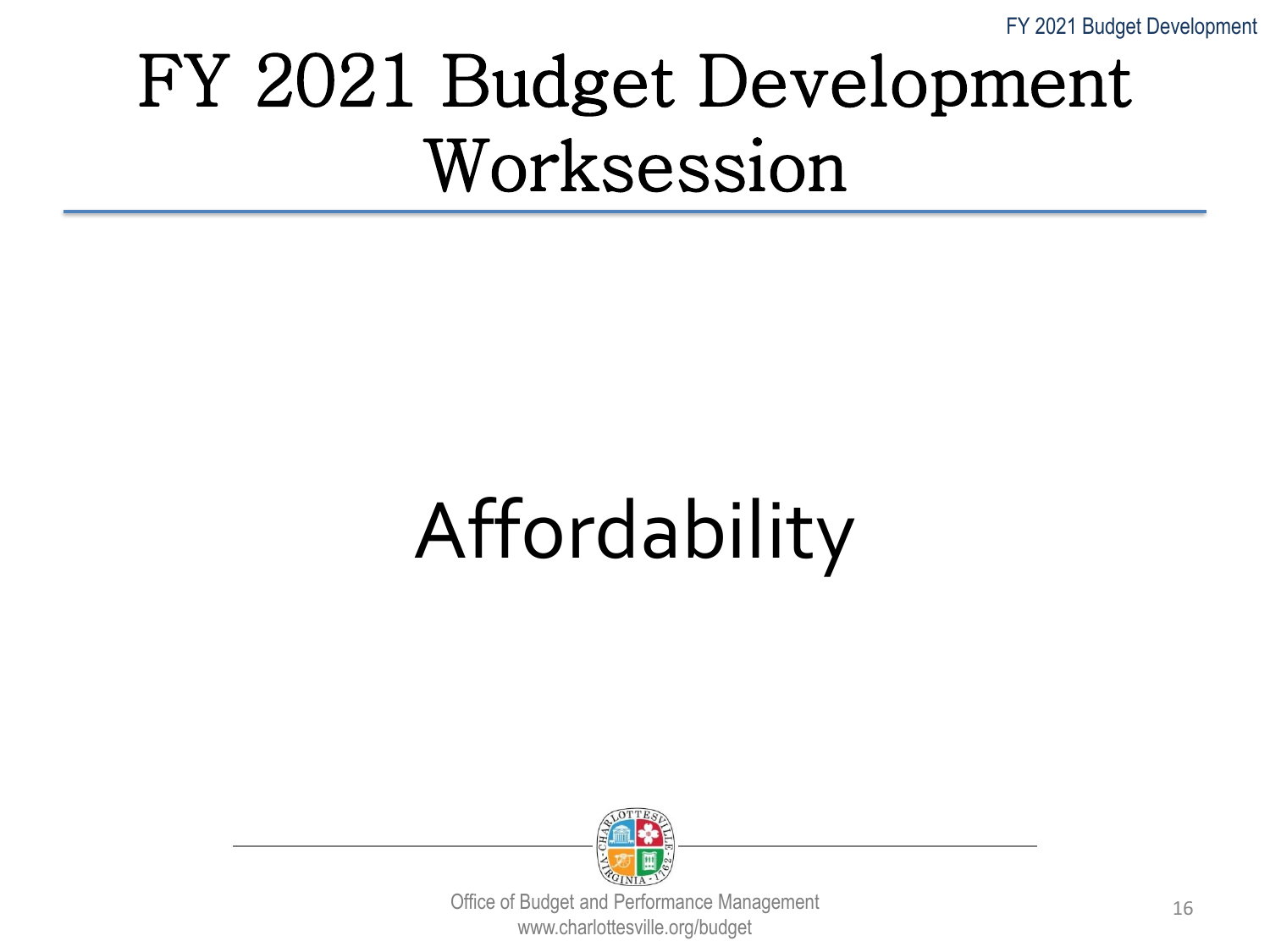17

## CIP Funding

The CIP is funded primarily by Cash and Bonds.

Currently, bonds are authorized to fund 75% of the CIP in FY 21.

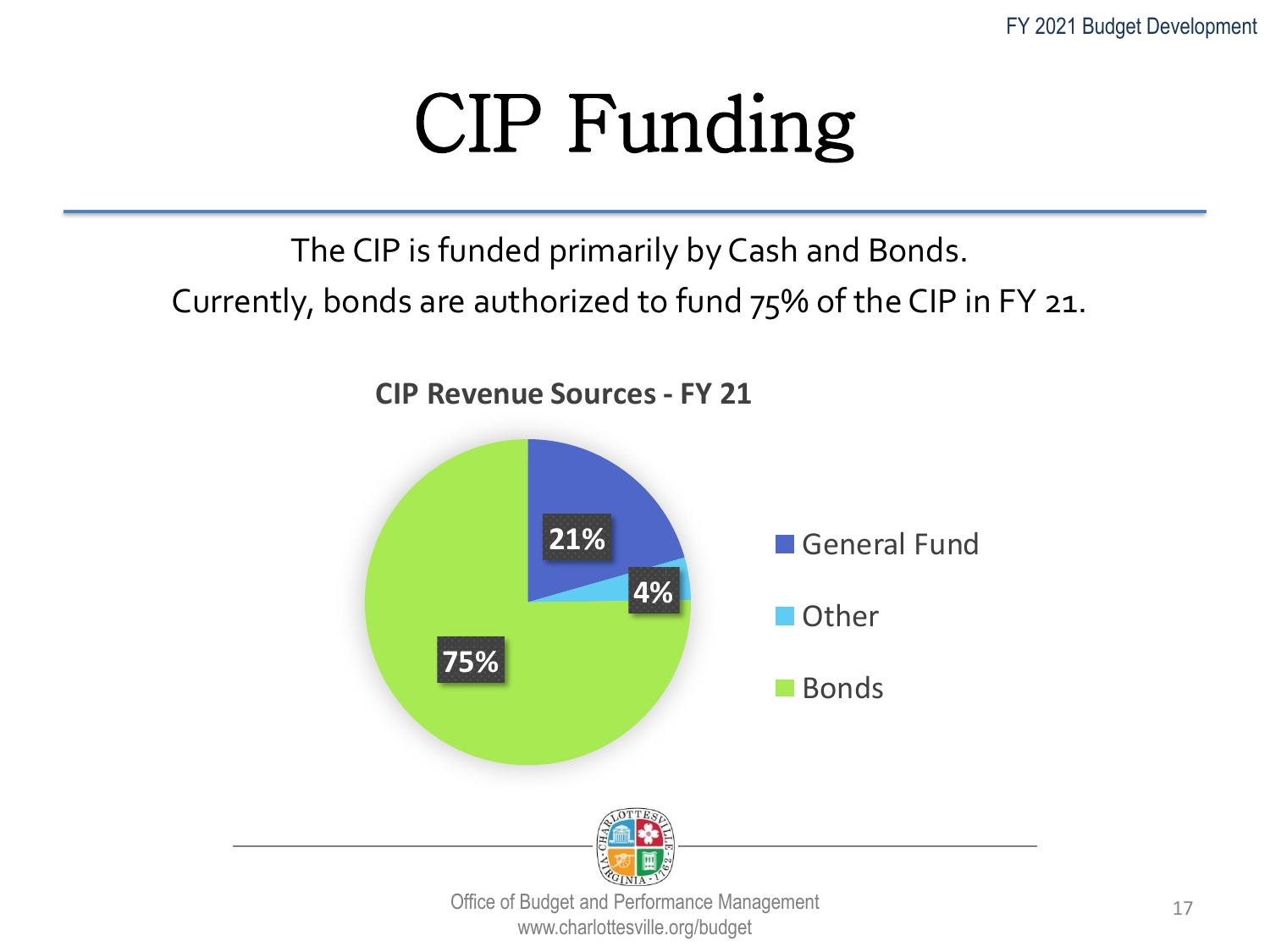## Debt Funding

- \$83M in bond funding planned for projects in FY 21 to FY25
- Increases General Fund expenditures by a minimum of \$3.8M in over the next five years to support additional debt service.



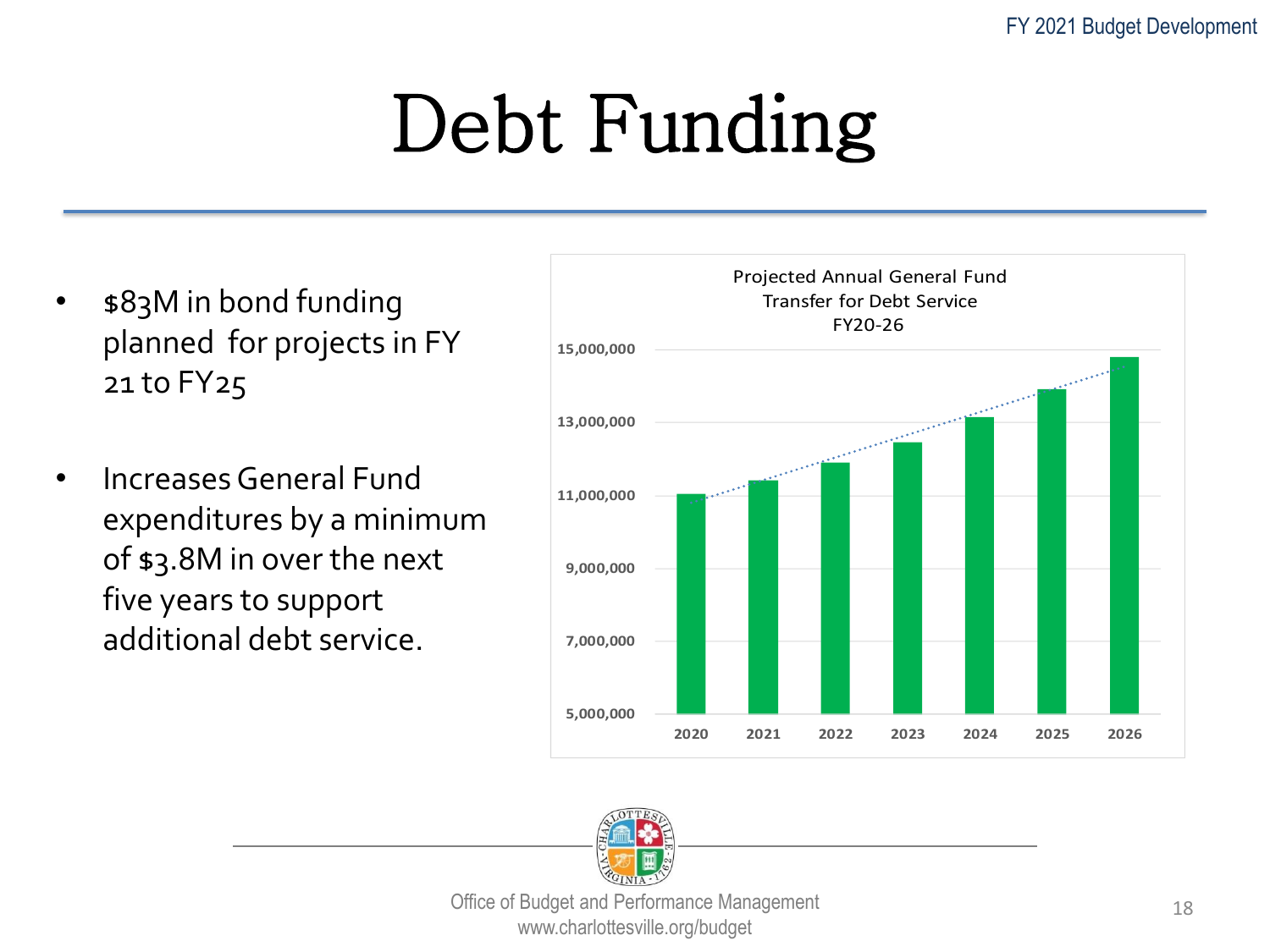## Cash Funding

\$41.78M in General Fund Contributions projected over next five years. FY 2022 and FY2024 are projected with significant increases to cover the Friendship Court Phase II and Phase III funding.



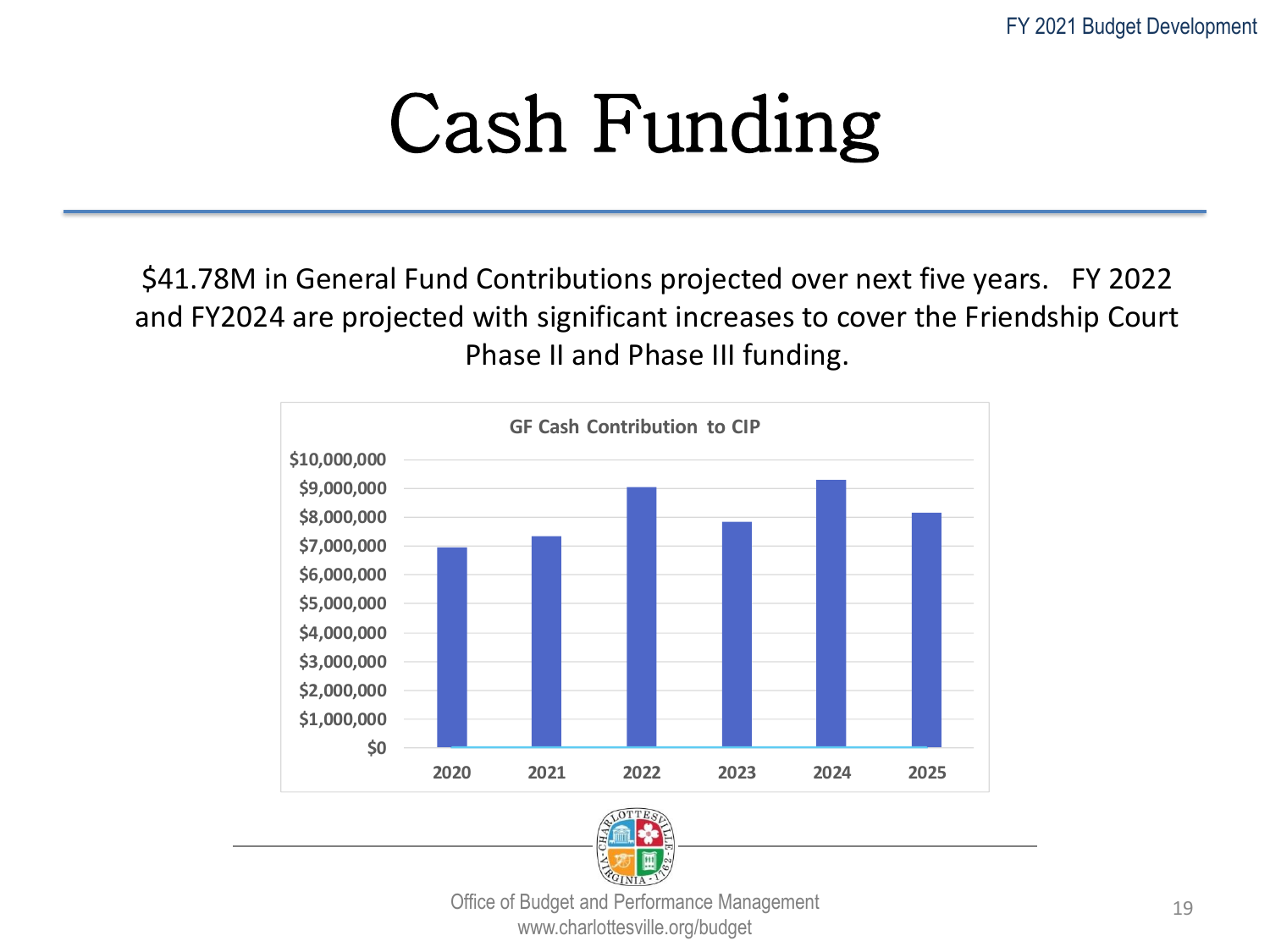## General Fund Contributions

In the past, prior year-end surpluses have been used to fund projects and reduce the amount of new money contributed by General Fund. The FY18 surplus was allocated to affordable housing projects in the FY20 CIP Budget.

#### **CIP PayGo History**

| Fiscal | <b>General Fund</b> | <b>Budgeted</b> | Year-End                                     | % of Total |
|--------|---------------------|-----------------|----------------------------------------------|------------|
| Year   | <b>Budget</b>       |                 | Transfer - 3% Surplus Transfer Cash Transfer |            |
|        |                     |                 |                                              |            |
| 2010   | 139,429,736         | 4,575,000       | 1,711,786                                    | 5%         |
| 2011   | 142,350,007         | 4,248,500       | 2,056,226                                    | 4%         |
| 2012   | 143,306,538         | 4,919,505       | 1,708,072                                    | 5%         |
| 2013   | 146,269,910         | 4,400,000       | 3,070,703                                    | 5%         |
| 2014   | 148, 167, 862       | 4,467,500       | 1,648,723                                    | 4%         |
| 2015   | 150,742,327         | 4,599,086       | 972,595                                      | 4%         |
| 2016   | 156,381,435         | 4,750,000       | 2,282,540                                    | 4%         |
| 2017   | 162,018,737         | 4,875,164       | 3,918,223                                    | 5%         |
| 2018   | 171,657,127         | 5,165,164       | 5,223,726                                    | 6%         |
| 2019   | 179,725,535         | 5,374,766       | 3,201,082                                    | 5%         |
| 2020   | 188,863,920         | 7,093,323       |                                              | 4%         |
|        |                     |                 |                                              |            |

5% Average

#### FY 19 Year-End Surplus will be available and reported in January 2020

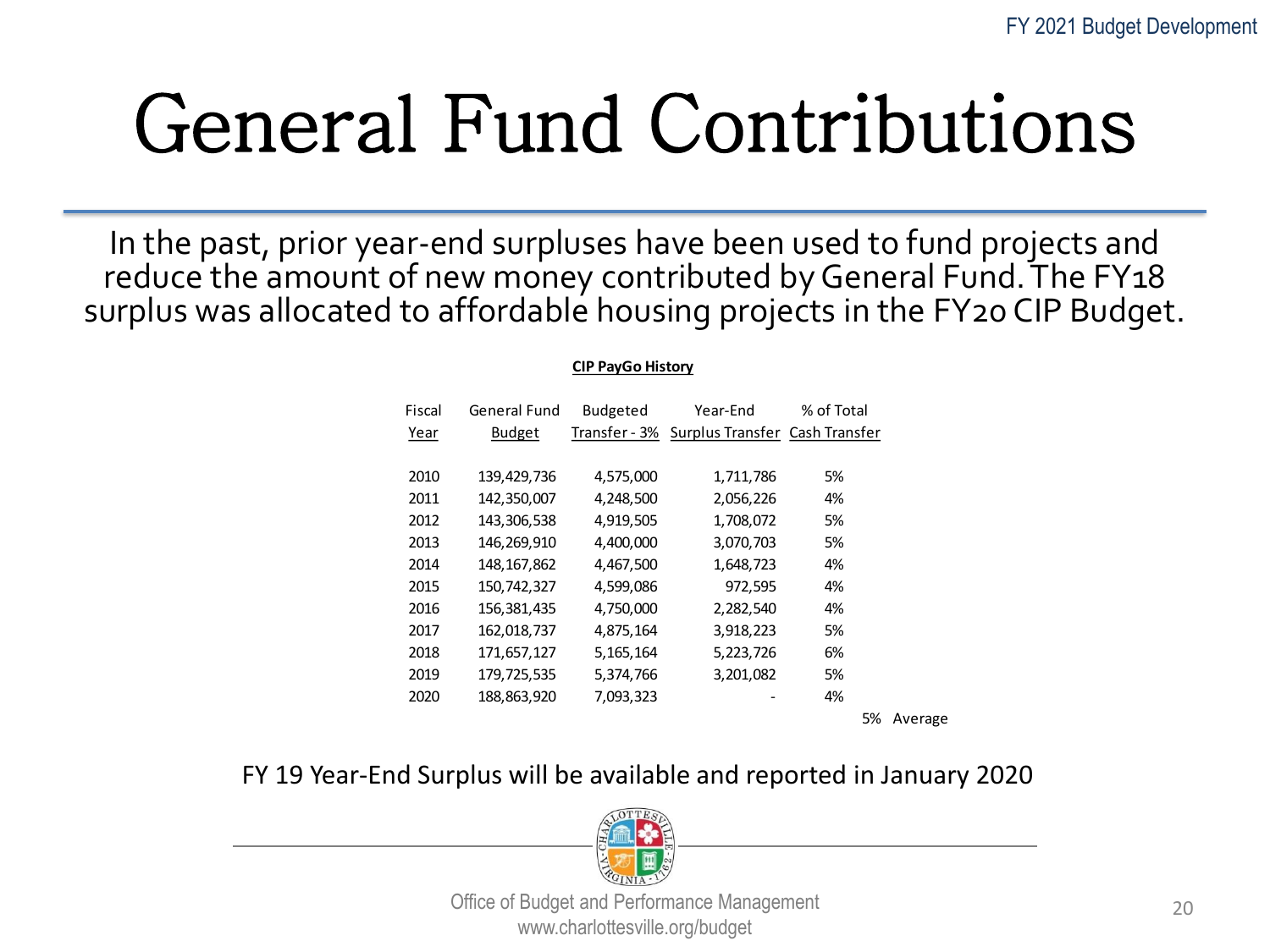## Additional Funding Needs

New sources of funds will be needed to pay for the projects.

**Important to Prioritize Decisions related to Funding Capital Projects**

**Additional Funds Needed Annually**

| $\overline{ }$ , wandonal Fanao Nooaca / Milaaliy |           |             |  |  |
|---------------------------------------------------|-----------|-------------|--|--|
|                                                   |           |             |  |  |
|                                                   | FY 2021   | FY 2022     |  |  |
| <b>Cash for General Fund Contribution</b>         | \$399,518 | \$1,682,362 |  |  |
| <b>Cash for Debt Service</b>                      | \$374,888 | \$475,137   |  |  |
| <b>Total Additional Dollars Needed</b>            | \$774,406 | \$2,157,499 |  |  |

*The General Fund Contribution increase in FY 22 is primarily due to the need for cash to fund additional affordable housing initiatives.*

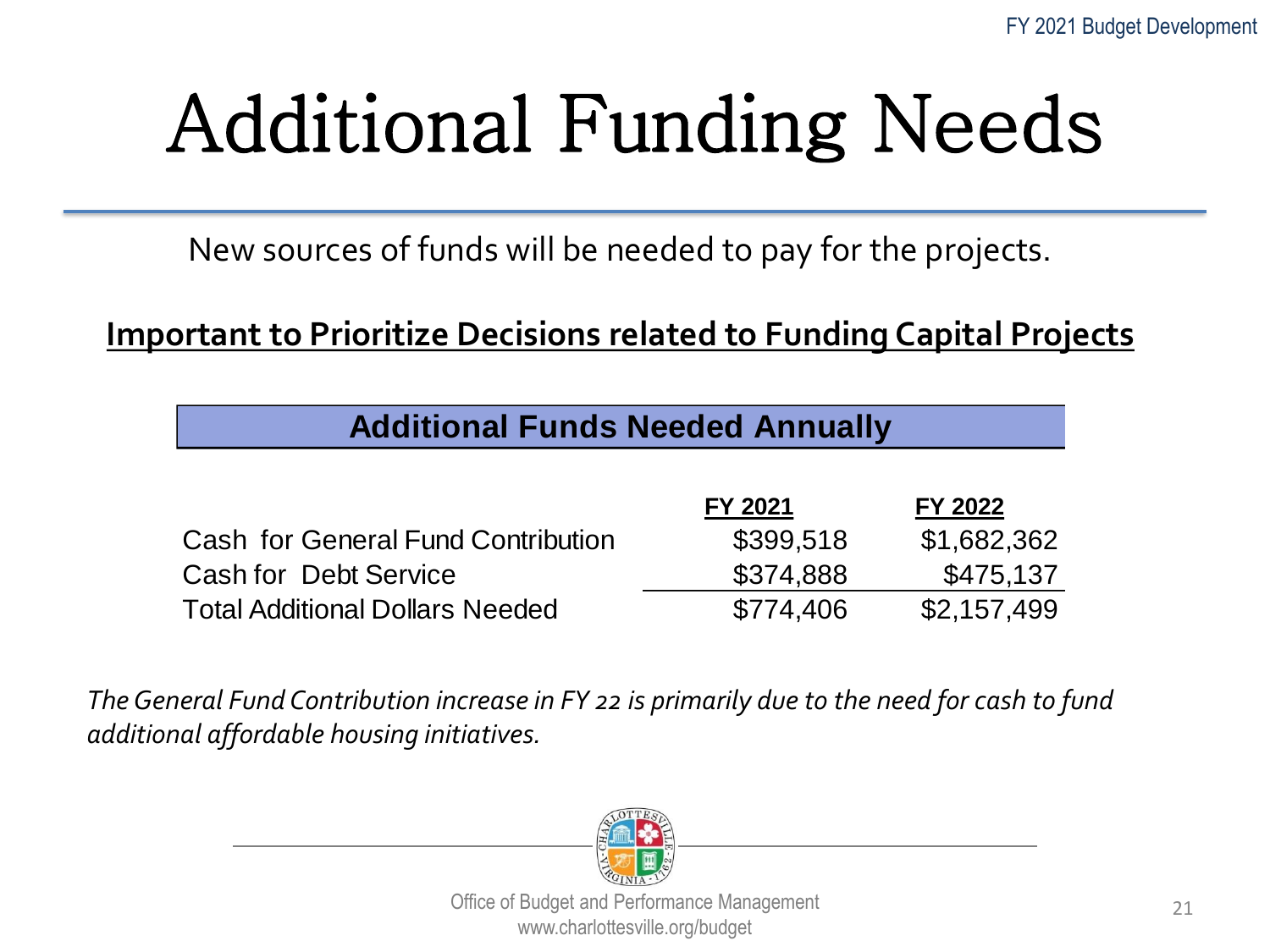## Increasing Tax Revenues

| What Does \$0.01 Generate Based on FY20 Estimated Revenue |                        |               |                                          |  |  |
|-----------------------------------------------------------|------------------------|---------------|------------------------------------------|--|--|
| <b>Tax Rate</b>                                           | <b>Revenue Type</b>    | <b>Amount</b> | <b>Revenue/\$0.01</b><br><b>Increase</b> |  |  |
|                                                           |                        |               |                                          |  |  |
| \$0.95/100                                                | <b>Real Estate Tax</b> | \$0.01        | \$771,975                                |  |  |
| \$0.06                                                    | Meals Tax              | \$0.01        | \$2,488,800                              |  |  |
| \$4.20/100                                                | <b>Property Tax</b>    | \$0.01        | \$22,143                                 |  |  |
| \$0.08                                                    | Lodging Tax            | \$0.01        | \$816,969                                |  |  |
| \$0.55                                                    | Cigarette Tax          | \$0.01        | \$10,455                                 |  |  |

*Per current policy 40% of any new property tax revenue – both Real Estate and Personal Property – is dedicated to the City's transfer to the City Schools*

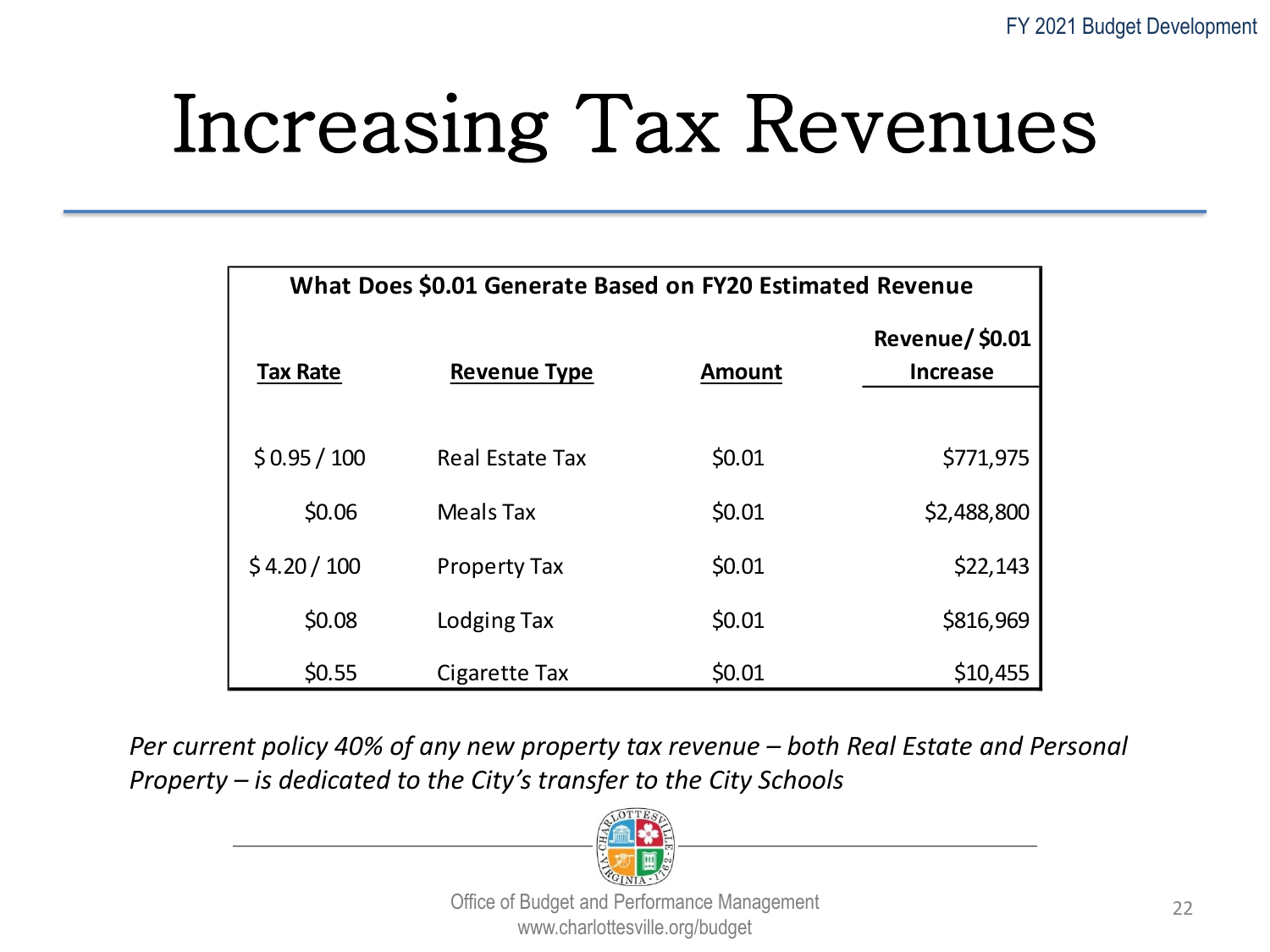# What is \$0.01 Really Worth?



Financial policies and reserves levels must also be considered when considering increases to revenue and could have impact on the amount of dollars available to spend.

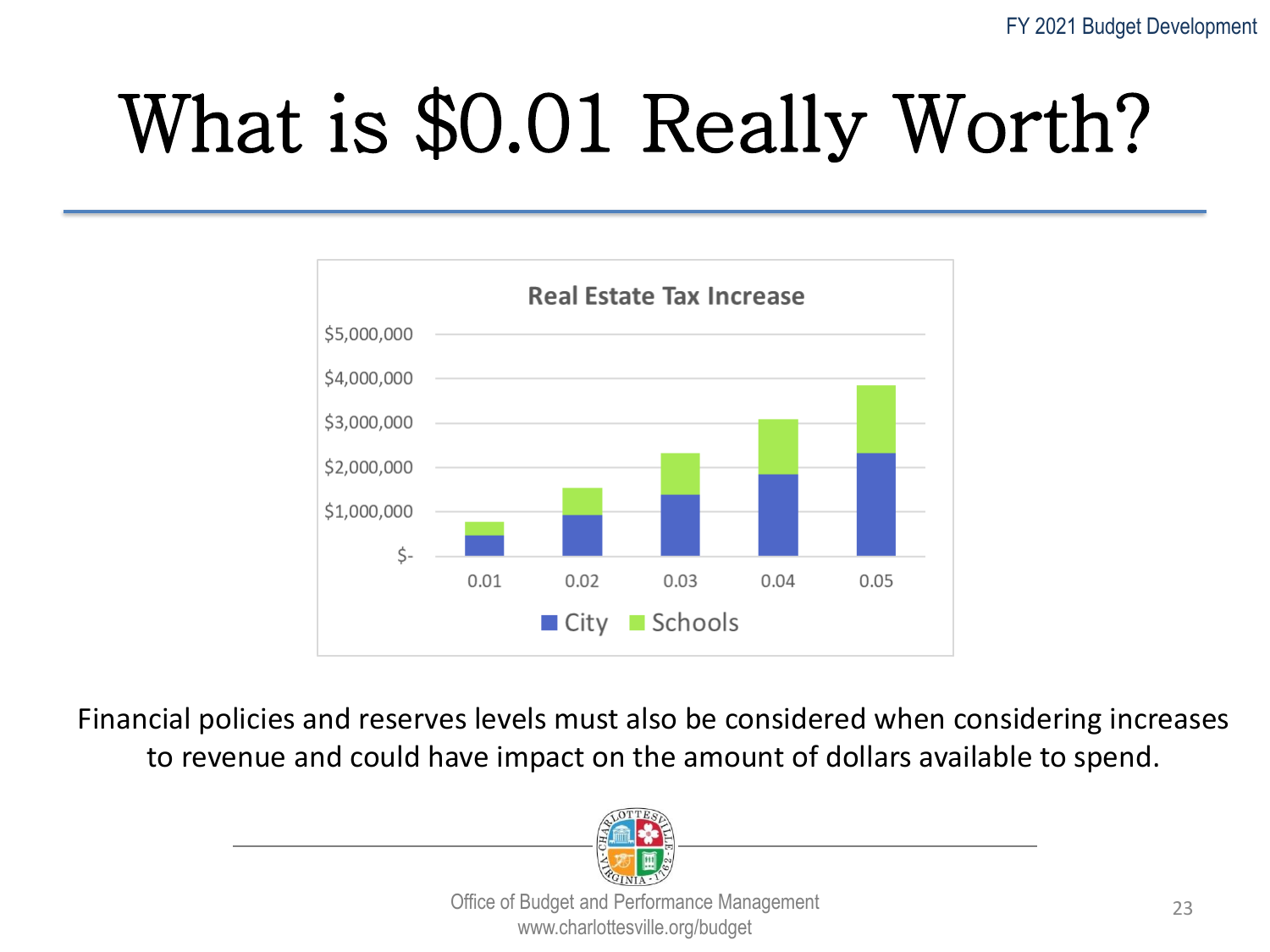FY 2021 Budget Development

#### FY 2021 Budget Development Worksession

## Other Considerations

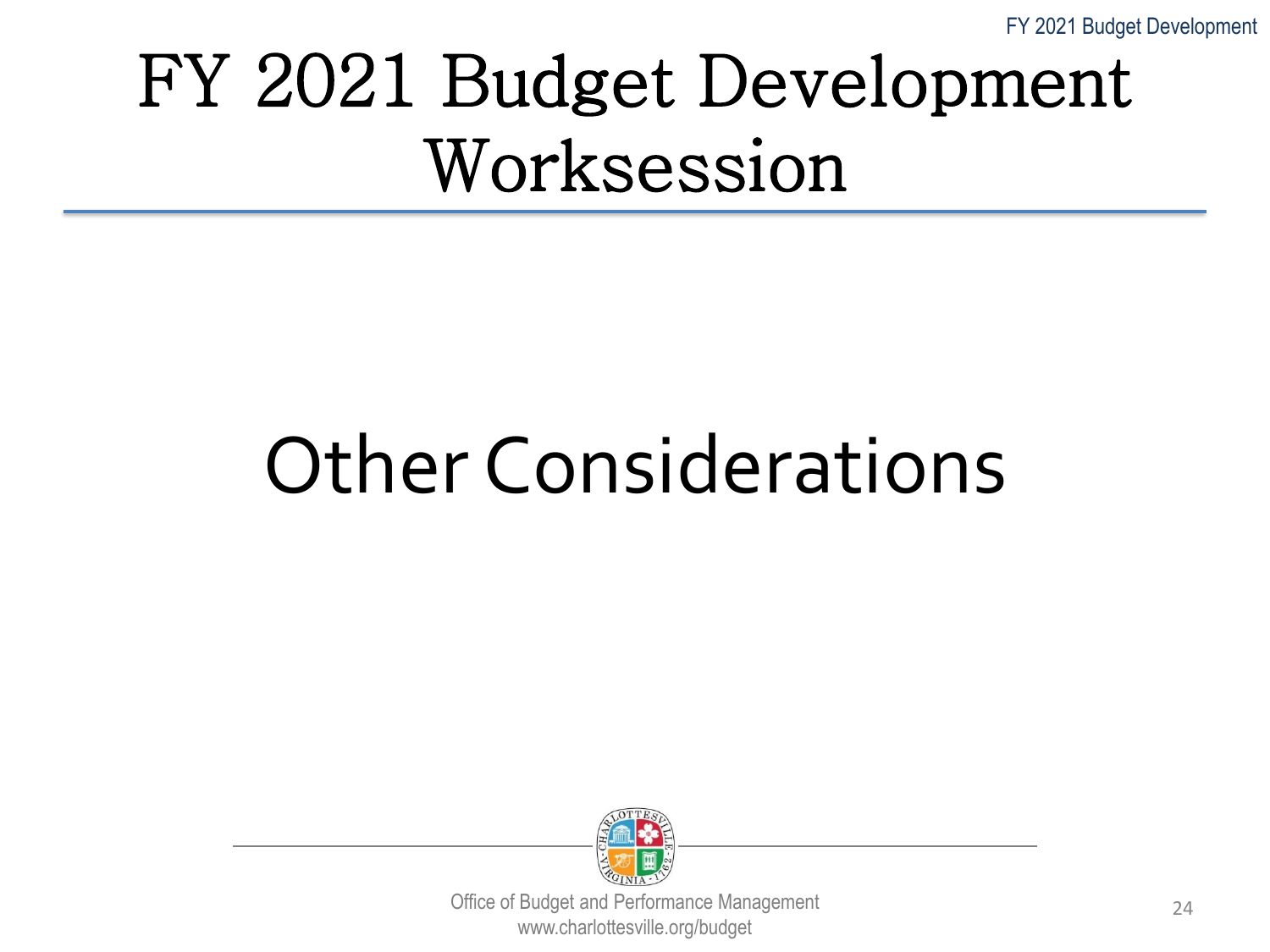## Other FY 2021 Considerations

- **City Operating Budget Needs** 
	- **Compensation**
	- Departmental Requests
- Schools Operating Budget Needs
- Schools Reconfiguration/Capacity Changes
- Others???

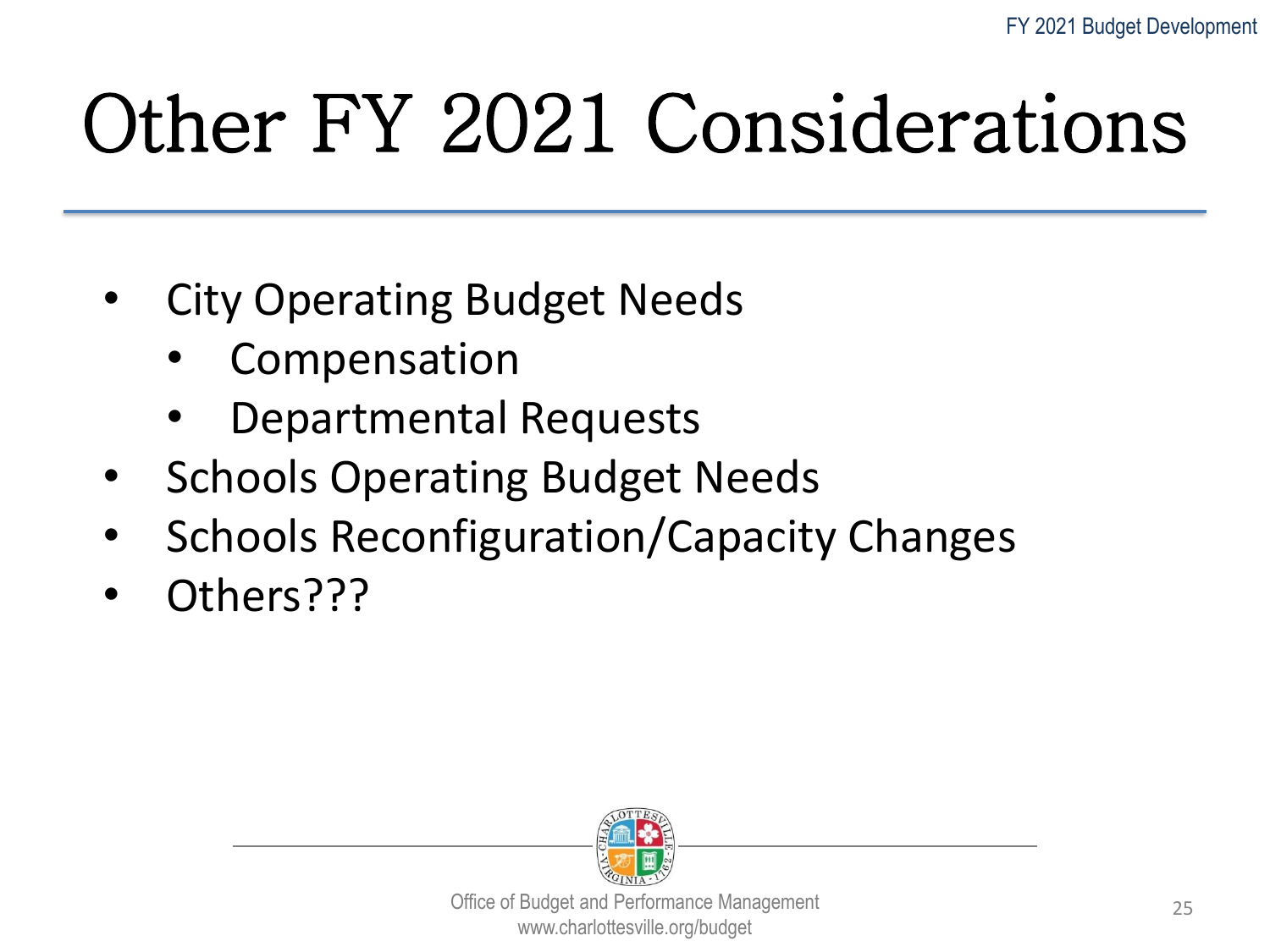FY 2021 Budget Development

#### Discussion



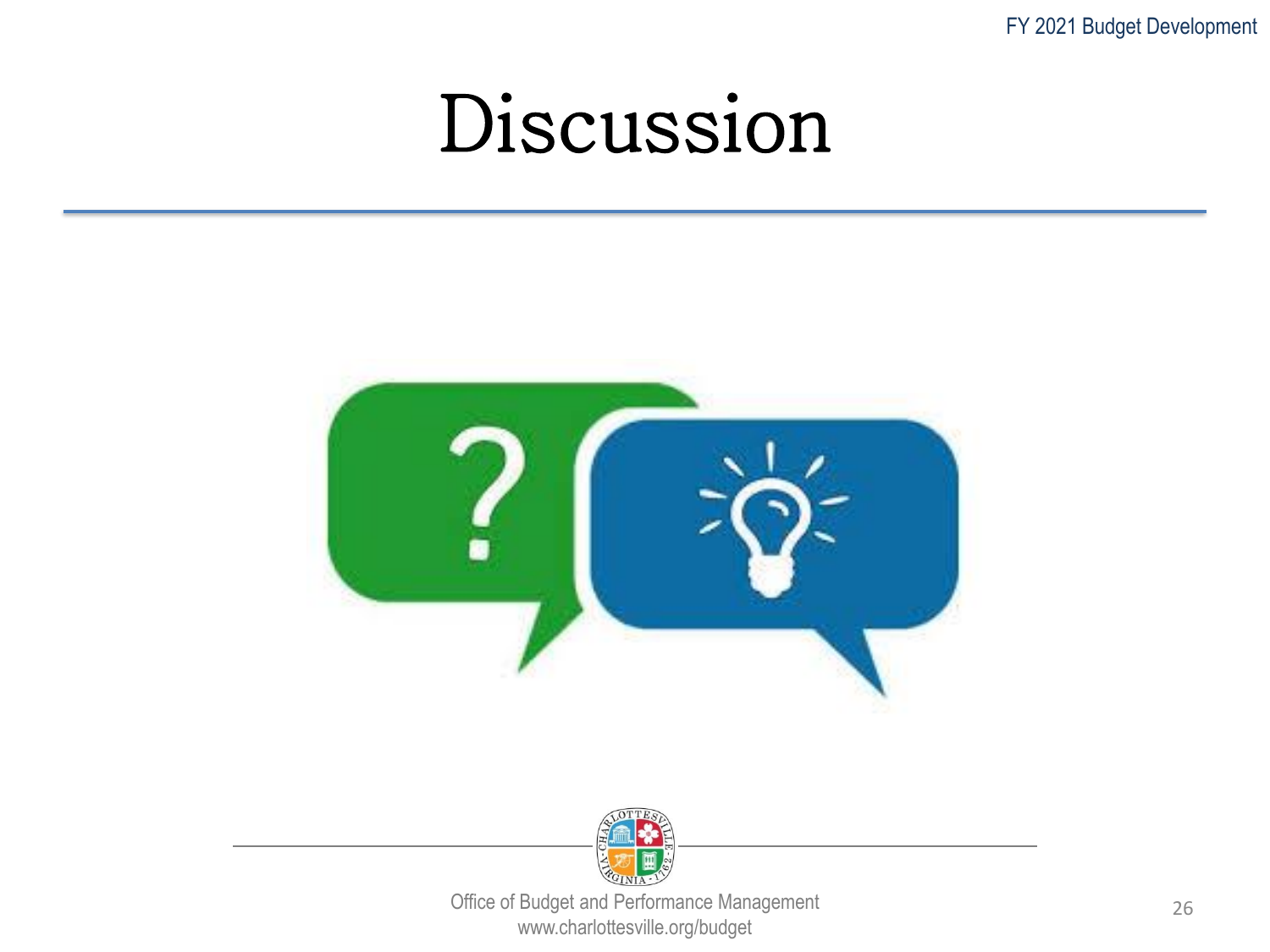FY 2021 Budget Development

#### Appendix

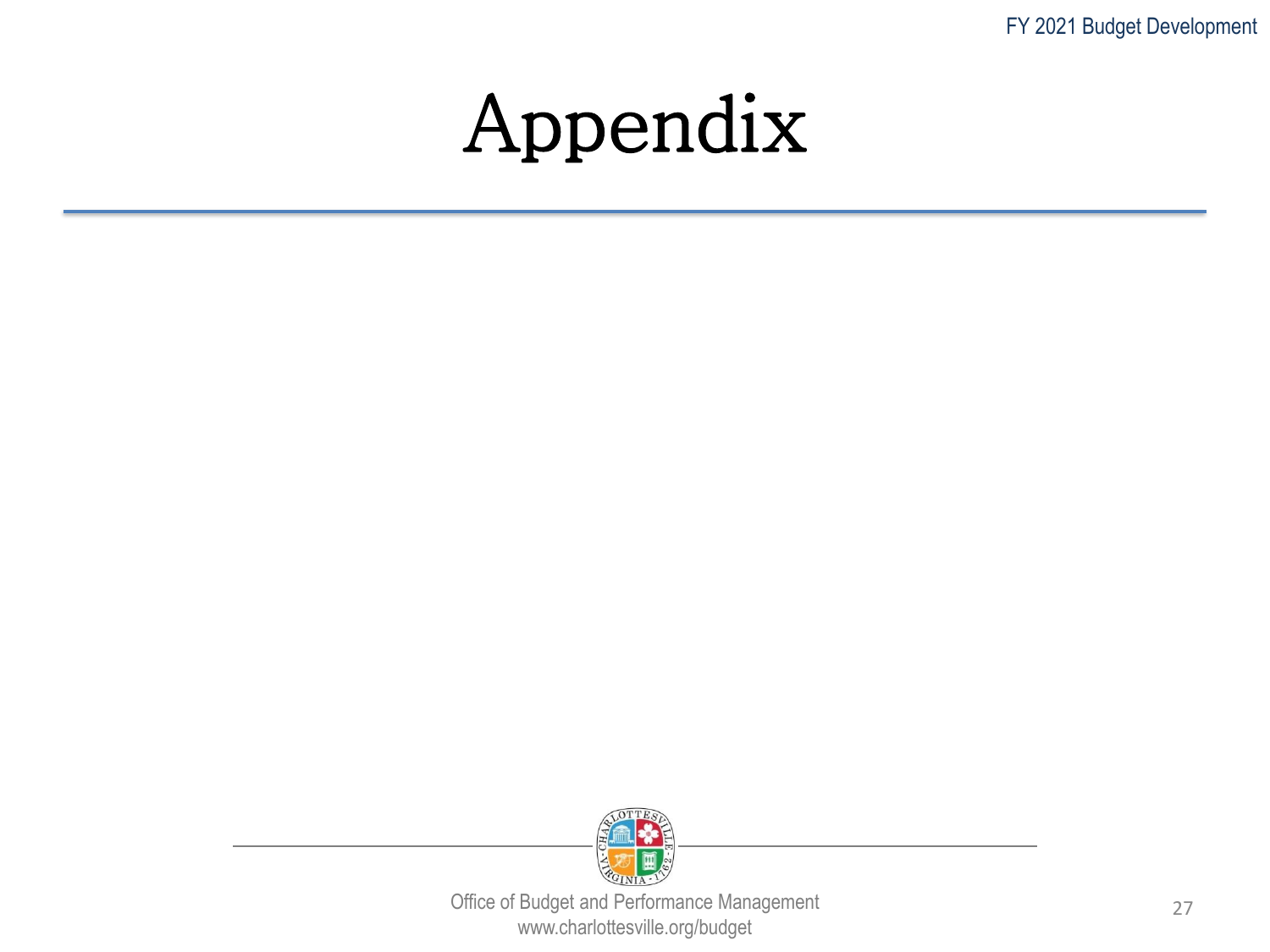## CIP Guidelines

- Five year plan with projects costing \$50,000 or more with life of 5 years or more
- Funded by a combination of Cash and Bonds
- Cash funding must be at least 3.0% of general fund expenditures per the financial policy
	- FY 2020 Contribution = \$7.1M
		- 3.69% of General Fund which is slightly more than required by the 3% policy

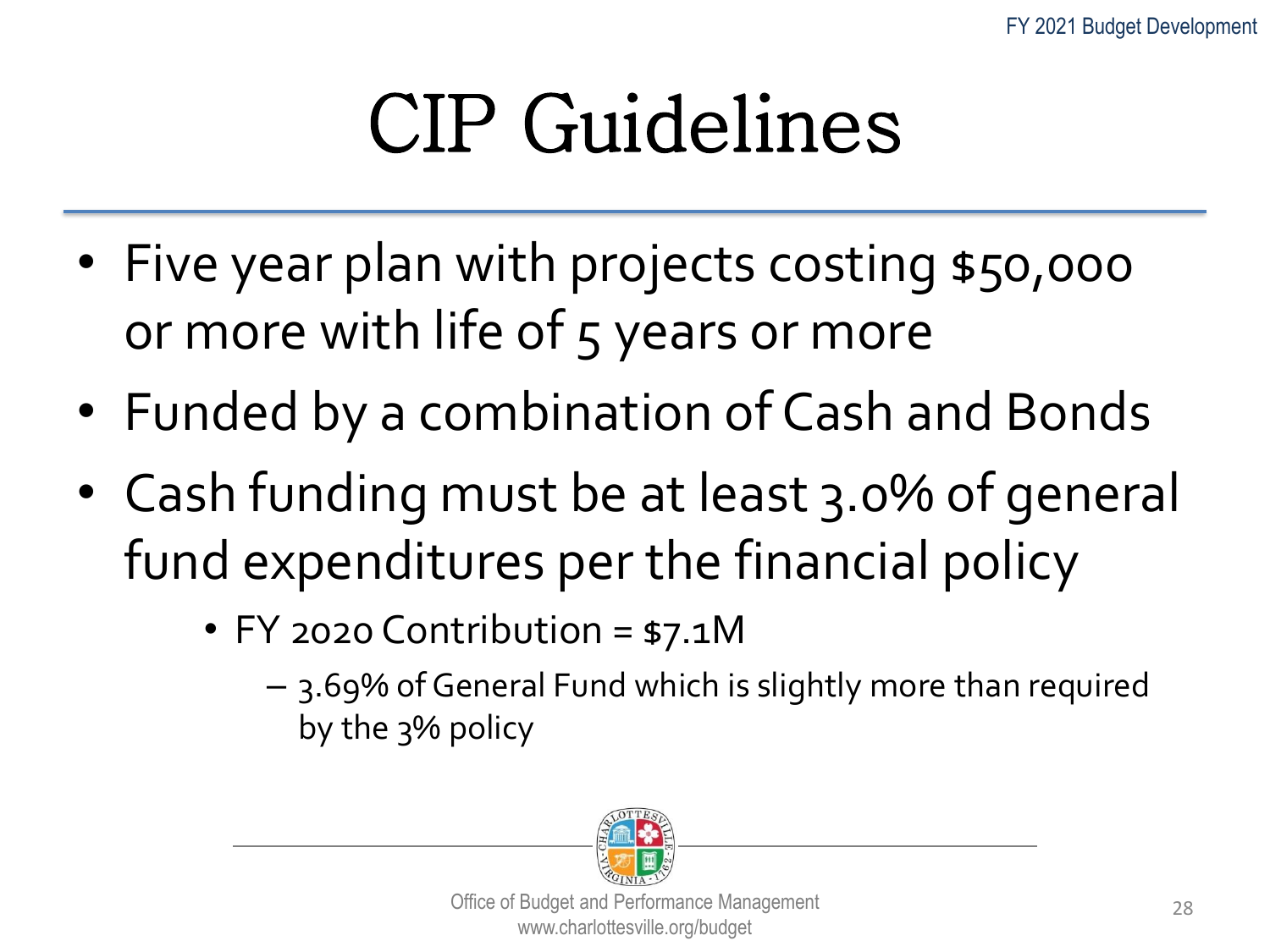## Debt Service Fund

- Provides funds necessary to retire the City's general government bonds used to pay for public improvements
- Long Term Financial Policy
	- Debt service as a percentage of the GF total expenditure budget has a ceiling of 10%, with a target of 9%
- FY 2020 Transfer to Debt Service Fund = \$11.0M

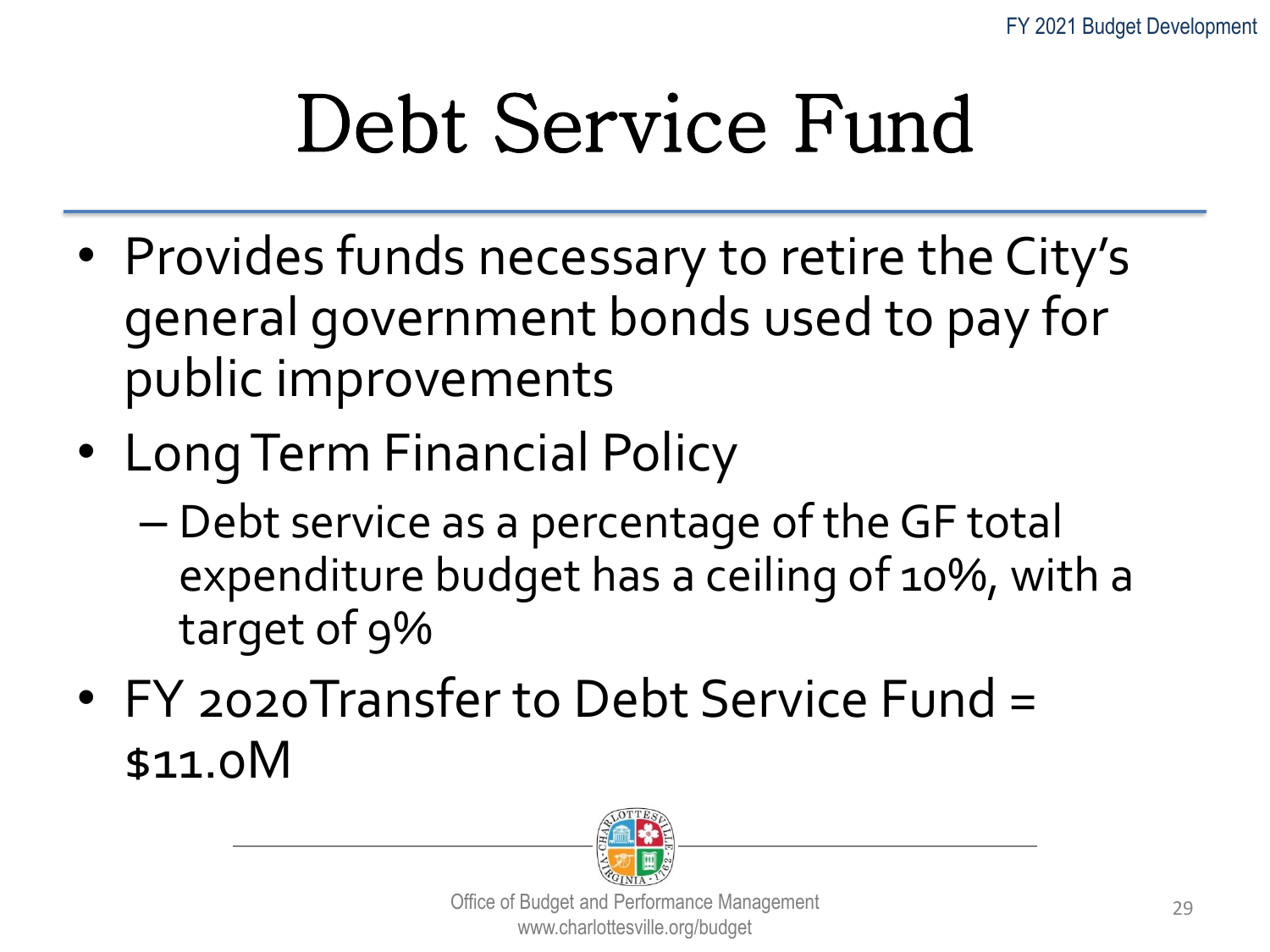# The City's Bond Ratings

- Charlottesville has maintained the highest possible general obligation credit ratings:
	- Aaa from Moody's Investors Service since 1973
	- AAA by Standard & Poor's since 1964
- A high credit ratings allows the City to borrow funds at the lowest possible borrowing cost and ensures more money is going toward capital projects than interest payments.
	- Given a debt portfolio in excess of \$100 million, the City's AAA bond ratings have allowed the City to reduce its debt service by \$3-4 million versus if it had been rated AA
- A high credit rating is also helpful in attracting economic development prospects.
- The City talks with the rating agencies on an annual basis.

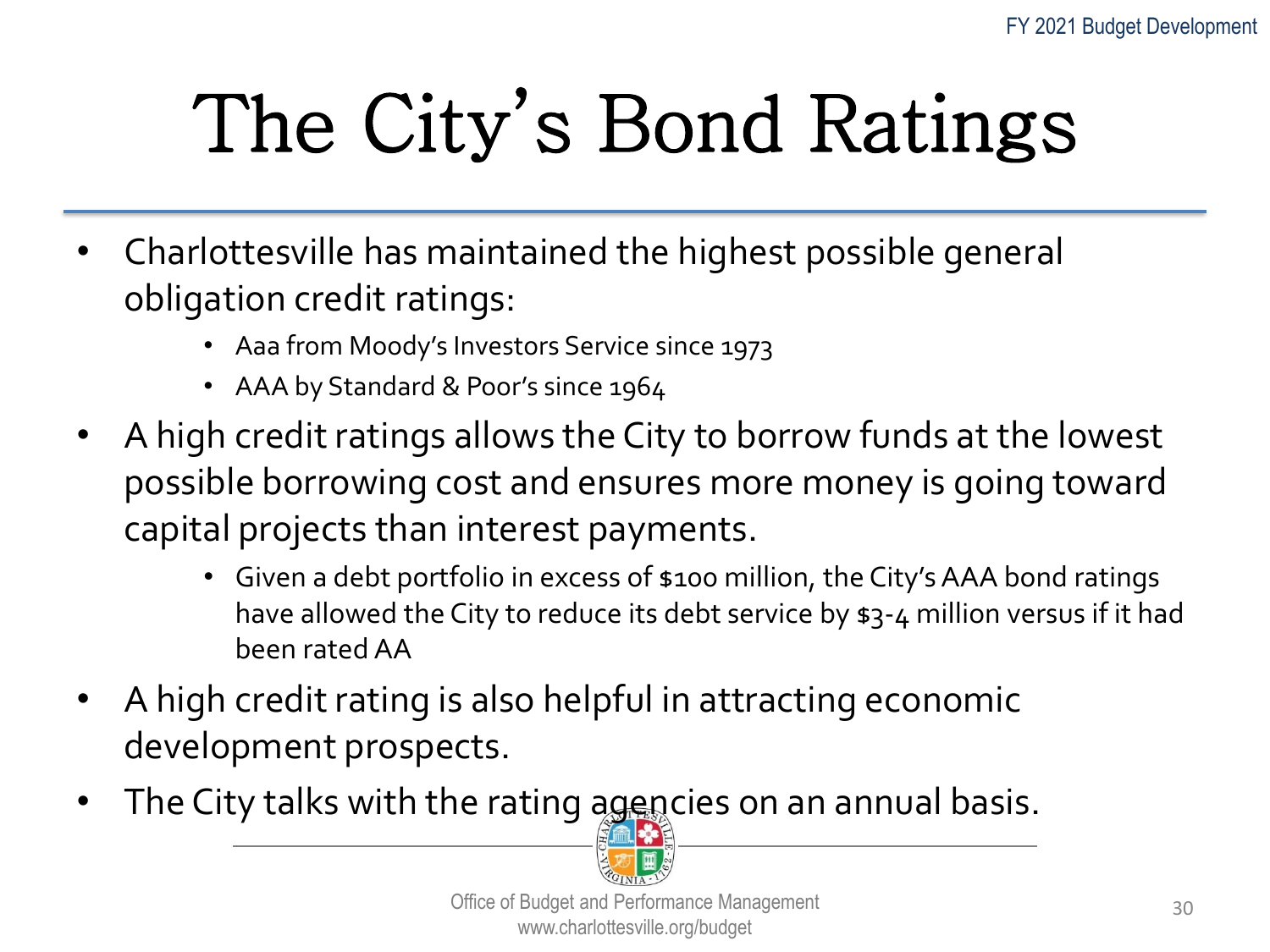## Rating Agency Factors

- Rating agencies focus on four key factors:
	- **Economy** demographics, employment base, property values and taxpayer composition
	- **Management** policies and procedures, strategic planning and ability to achieve budgetary targets
	- **Financial** budget practices, investments and fund balances
	- **Debt** outstanding debt, future needs and pension/other post employment benefit obligations

#### **Key Financial Policies**

Maintain a minimum General Fund Balance of 14% of General Fund Budget

Maintain a minimum Downturn Reserve Fund of no less than 3% of General Fund Budget

Maintain a debt service to operating expenditures ratio below a ceiling of 10% with a goal of under 9%